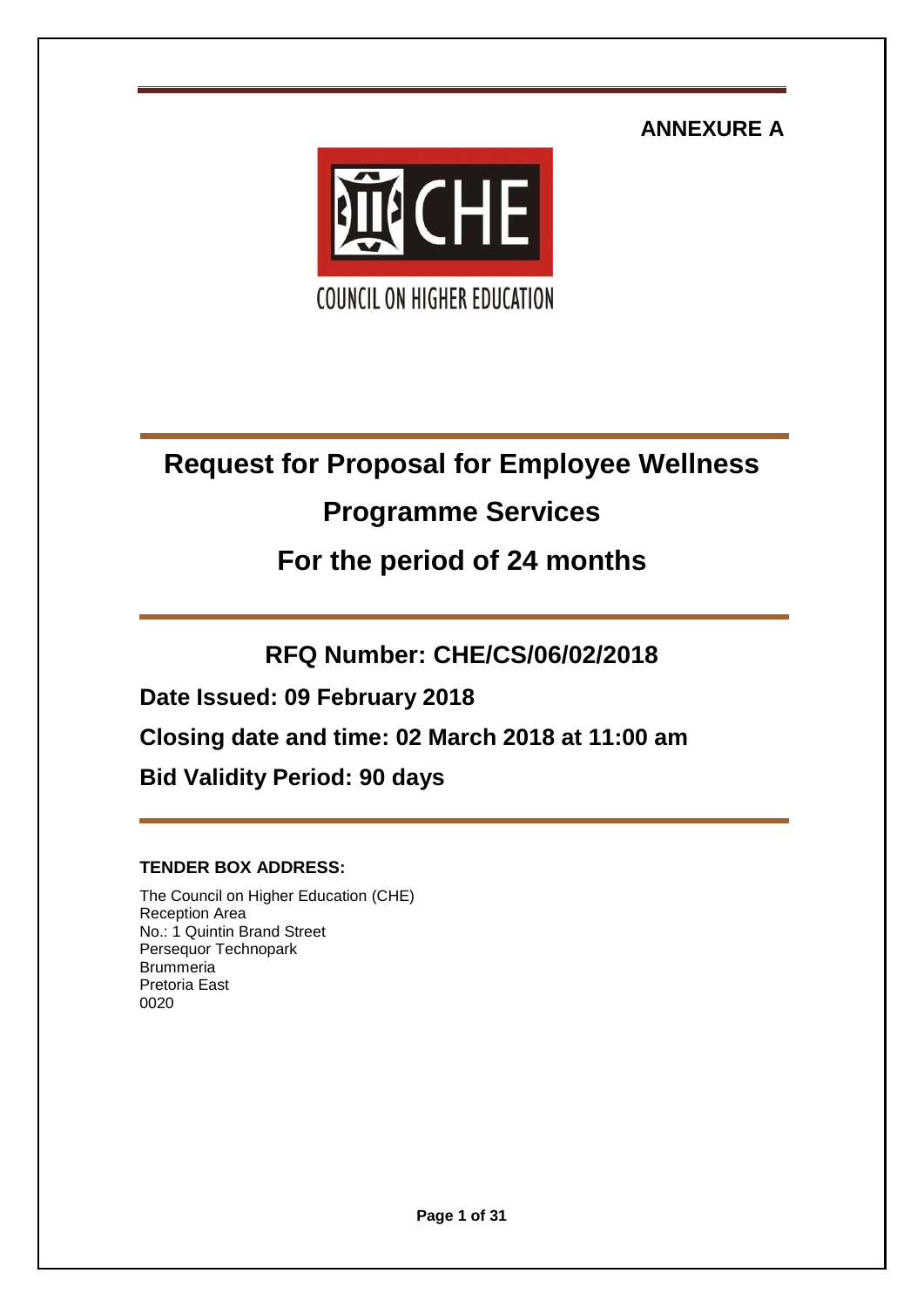# **TABLE OF CONTENT**

| 1.    |                                                              |
|-------|--------------------------------------------------------------|
| 2.    | PURPOSE OF THIS REQUEST FOR PROPOSAL (RFP)4                  |
| 3.    |                                                              |
| 4.    |                                                              |
|       |                                                              |
|       |                                                              |
|       |                                                              |
| 5.    |                                                              |
| 6.    |                                                              |
| 7.    |                                                              |
| 8.    |                                                              |
| 9.    |                                                              |
|       |                                                              |
|       |                                                              |
|       |                                                              |
|       |                                                              |
|       |                                                              |
|       |                                                              |
|       |                                                              |
| 16.1. |                                                              |
| 16.2. | Gate 1: Technical Evaluation Criteria = 100 points17         |
| 16.3. | Gate 2: Price and BBBEE Evaluation $(80+20) = 100$ points 20 |
|       |                                                              |
|       |                                                              |
|       |                                                              |
|       |                                                              |
|       |                                                              |
|       |                                                              |
|       | 23. CONFLICT OF INTEREST, CORRUPTION AND FRAUD27             |
|       | 24. MISREPRESENTATION DURING THE LIFECYCLE OF THE            |
|       |                                                              |
|       |                                                              |
|       |                                                              |
|       |                                                              |

# Page 2 of 31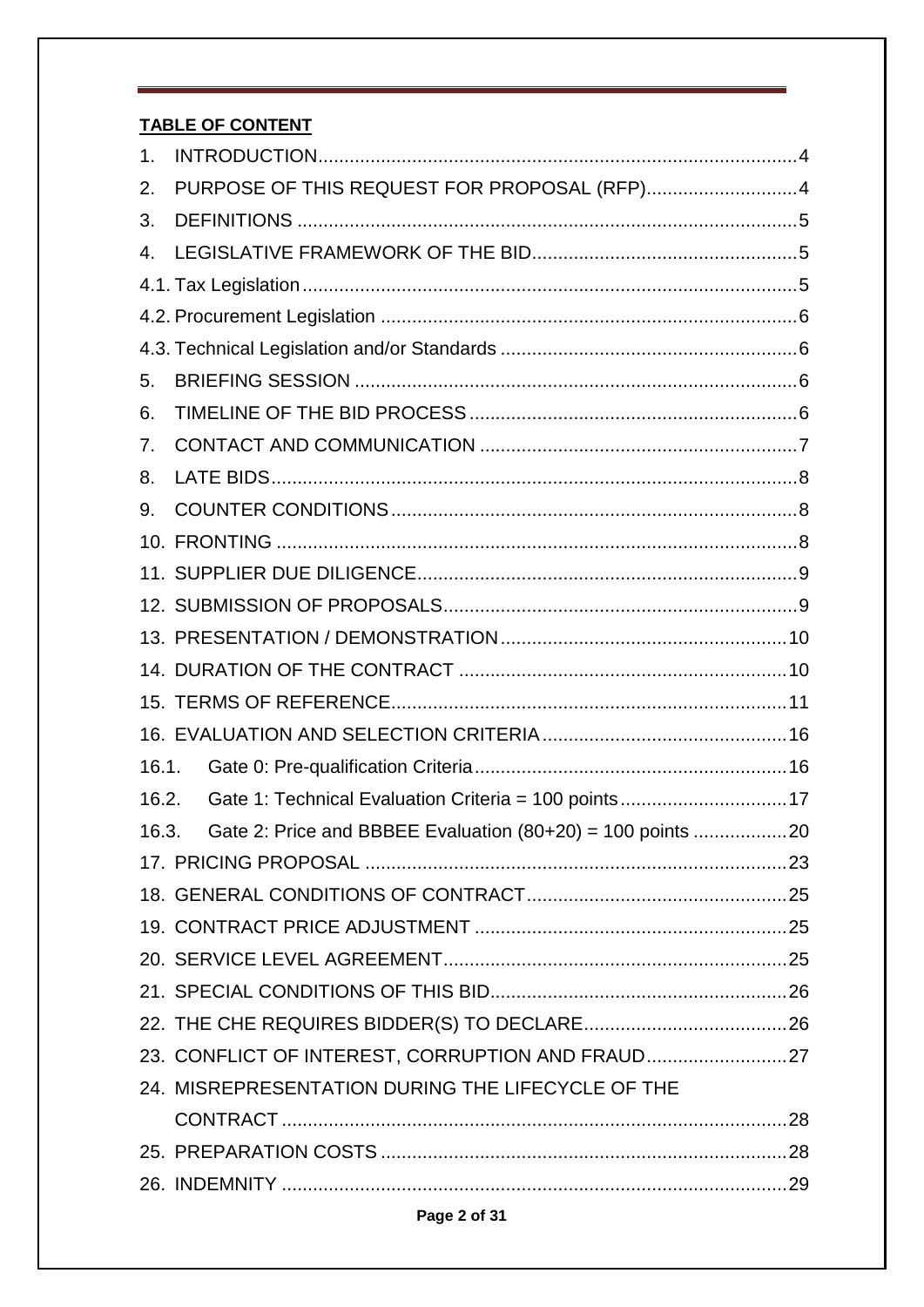| 30. TENDER DEFAULTERS AND RESTRICTED SUPPLIERS 30   |  |
|-----------------------------------------------------|--|
|                                                     |  |
| 32. RESPONSIBILITY FOR SUB-CONTRACTORS AND BIDDER'S |  |
|                                                     |  |
|                                                     |  |
|                                                     |  |
|                                                     |  |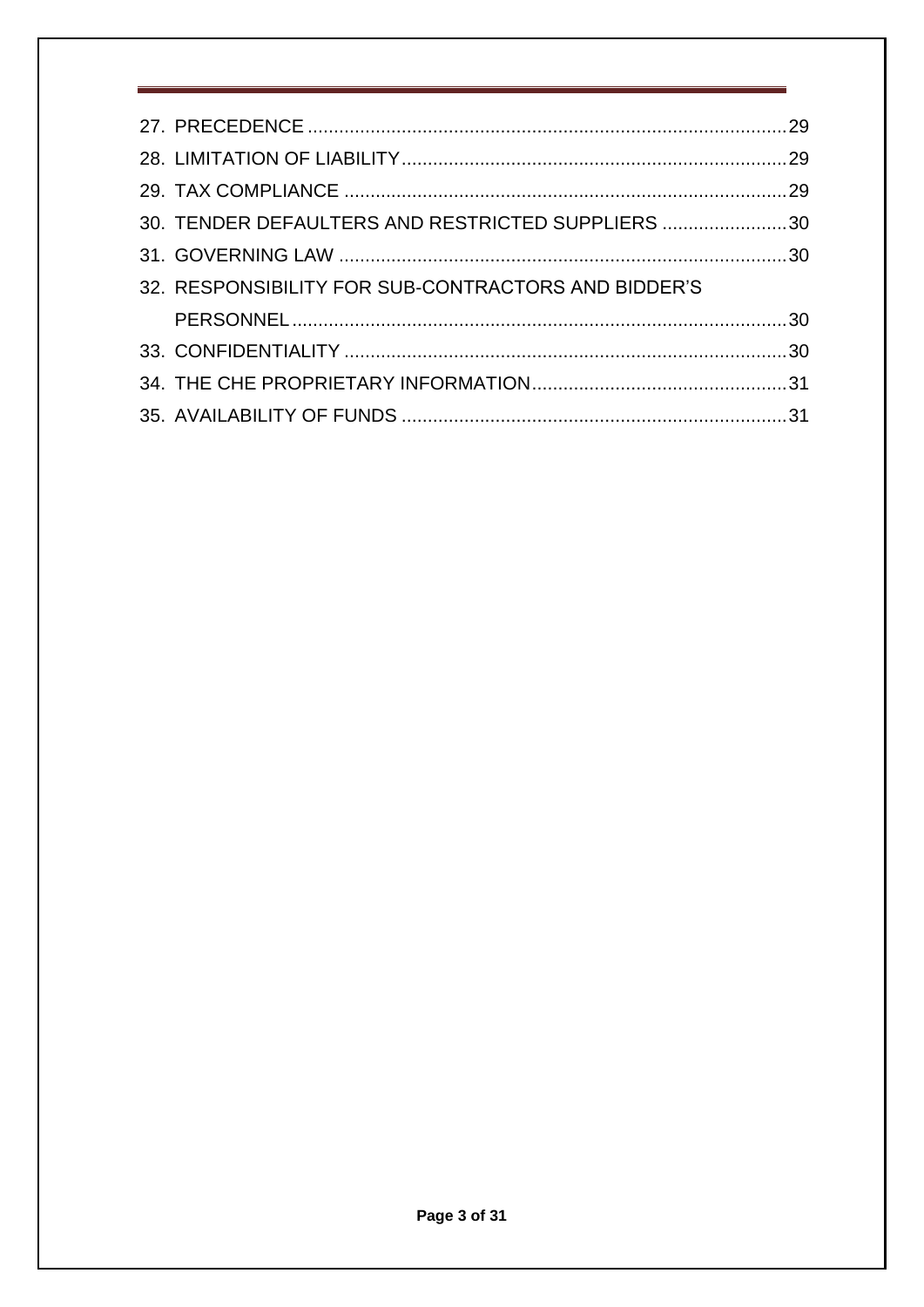#### <span id="page-3-0"></span>**1. INTRODUCTION**

The Council on Higher Education (CHE) is an independent statutory body established by the Higher Education Act, No 101 of 1997, as amended. The CHE as the Quality Council for Higher Education advises the Minister of Higher Education and Training on all higher education policy issues, and is responsible for quality assurance and promotion through the Higher Education Quality Committee (HEQC). More information on the CHE can be obtained from the website http://www.che.ac.za.

#### **2. PURPOSE OF THIS REQUEST FOR PROPOSAL (RFP)**

The Council on Higher Education (CHE) had implemented an Employee Wellness Programme (EWP) over the past years. The CHE believes that the health and wellness of employees is a business imperative which is a key attribute of business performance and productivity therefore investing in their health and wellness is a paramount importance.

The Employees Wellness Programme model ensures the mental health of employees, thus enabling improved efficiency and productivity and stimulating the growth of the CHE whilst reducing the costs associated with human behaviour. Employees are informed, empowered and provided with the means to take ownership of their wellbeing in order to achieve a healthy work-life balance, by supporting them with the necessary interventions and self-management tools to maintain optimum bottom-line performance, and improve their morale and overall wellbeing. It is in this context that Professional Service Providers (PSP's) need to be appointed, according to their areas of expertise, to ensure that there is a continuation and non-interruption in the provision of this vital and critical service.

This RFQ document details and incorporates, as far as possible, the tasks and responsibilities of the potential bidder required by the CHE for the Employee Wellness Programme services to the CHE. The required services will be for a period of two (2) years with the option to renew for twelve (12)-months.

This RFQ does not constitute an offer to do business with the CHE, but merely serves as an invitation to bidder(s) to facilitate a requirements-based decision process.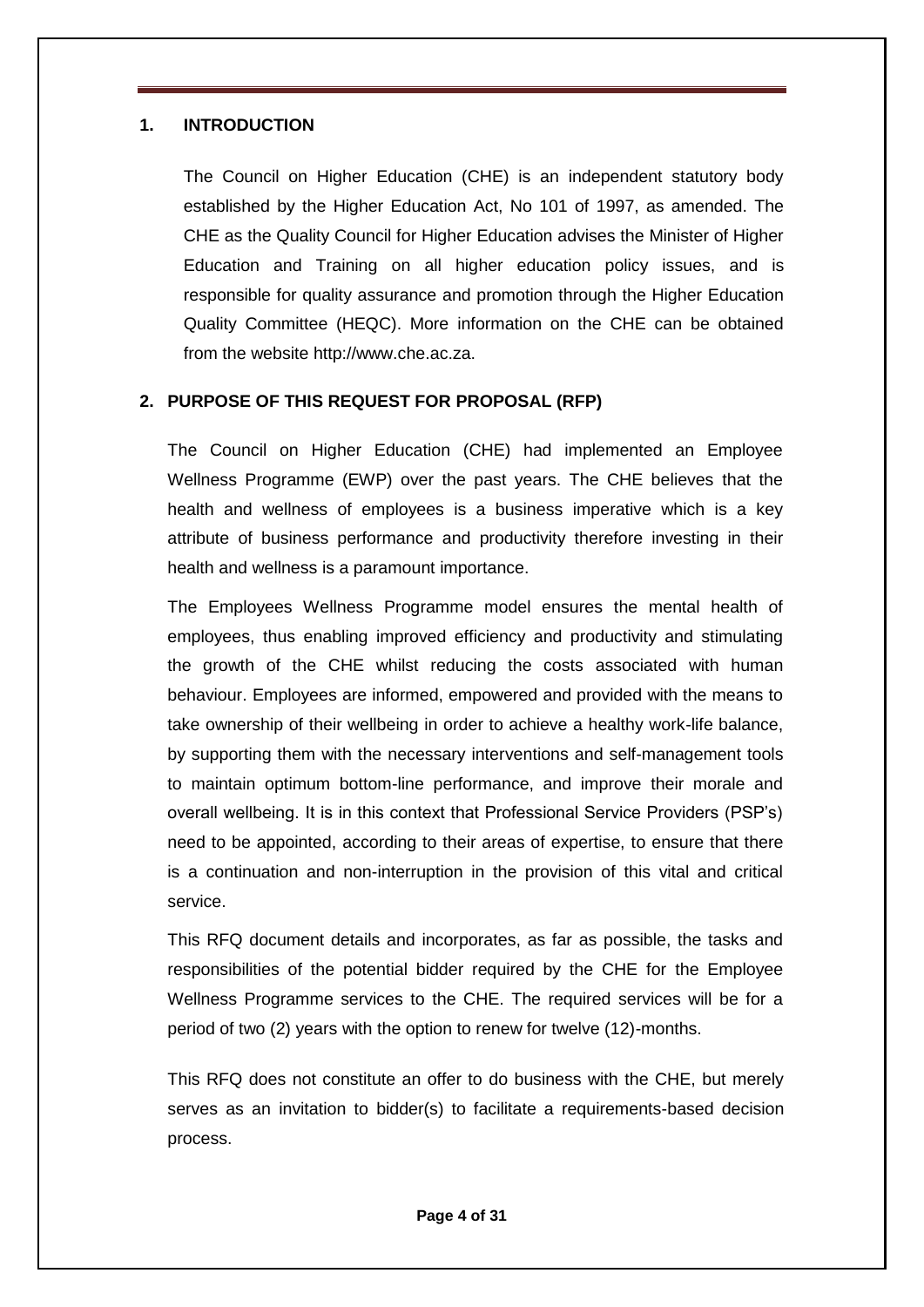# <span id="page-4-0"></span>**3. DEFINITIONS**

**Wellness Program**. A wellness program is any program implemented by an employer to improve the health of its labour force.

**After-hours service** refers to an enquiry request that is actioned after normal working hours, i.e. 17h00 to 8h00 on Mondays to Fridays and twenty-four (24) hours on weekends and public holidays

**Quality Management System** means a collection of business processes focused on consistently meeting customer requirements and enhancing their satisfaction. It is expressed as the organizational structure, policies, procedures, processes and resources needed to implement [quality management.](https://en.wikipedia.org/wiki/Quality_management)

**Service Level Agreement** (**SLA**) is a contract between the EWP and Government that defines the level of service expected from the EWP.

**Transaction Fee** means the fixed negotiated fee charged for each specific service type

**VAT** means Value Added Tax.

# <span id="page-4-1"></span>**4. LEGISLATIVE FRAMEWORK OF THE BID**

# <span id="page-4-2"></span>4.1. **Tax Legislation**

- 4.1.1. Bidder(s) must be compliant when submitting a proposal to CHE and remain compliant for the entire contract term with all applicable tax legislation, including but not limited to the Income Tax Act, 1962 (Act No. 58 of 1962) and Value Added Tax Act, 1991 (Act No. 89 of 1991).
- 4.1.2. It is a condition of this bid that the tax matters of the successful bidder be in order, or that satisfactory arrangements have been made with South African Revenue Service (SARS) to meet the bidder's tax obligations.
- 4.1.3. The Tax Compliance status requirements are also applicable to foreign bidders / individuals who wish to submit bids.
- 4.1.4. It is a requirement that bidders grant a written confirmation when submitting this bid that SARS may on an ongoing basis during the tenure of the contract disclose the bidder's tax compliance status and by submitting this bid such confirmation is deemed to have been granted.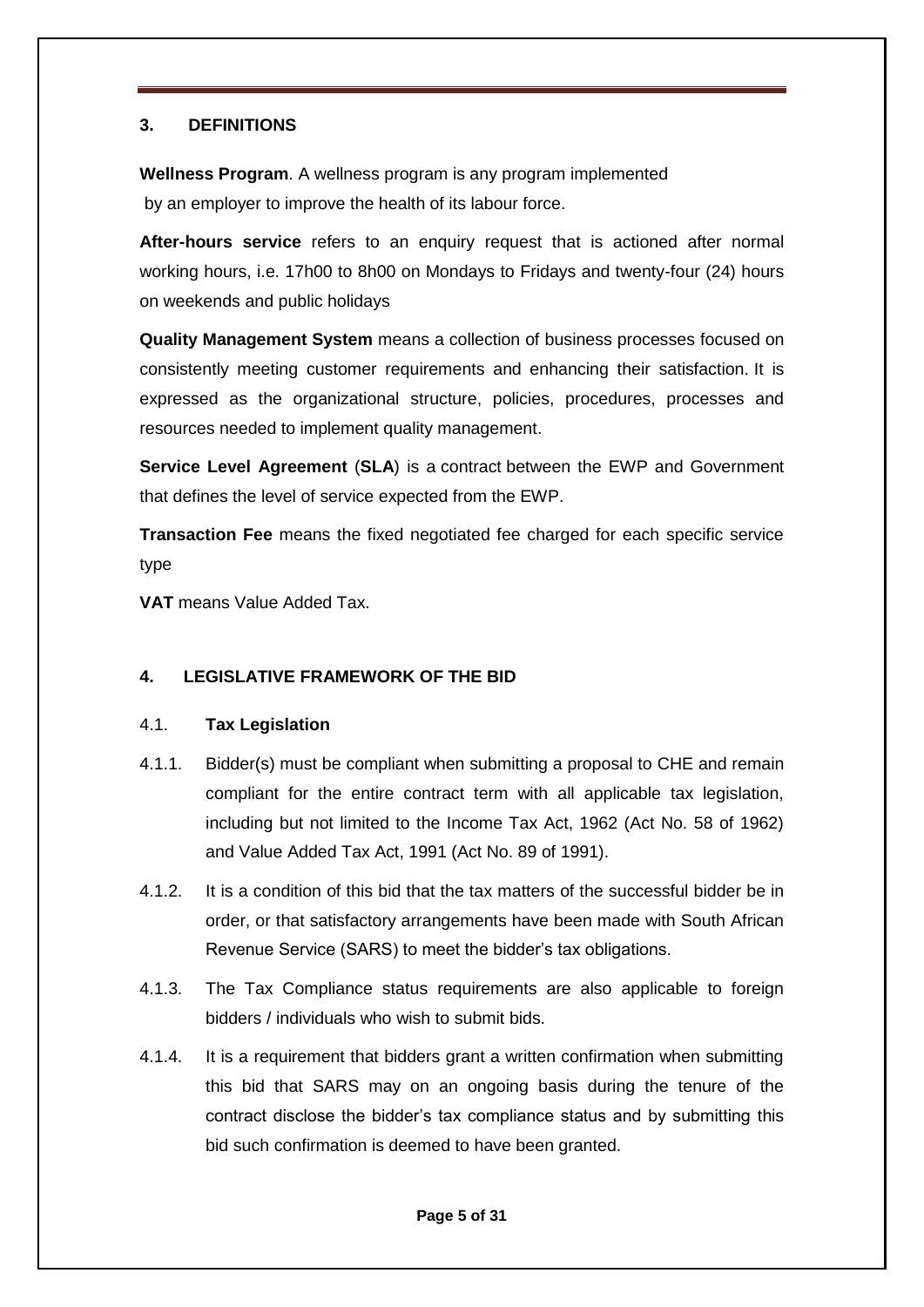- 4.1.5. Bidders are required to be registered on the Central Supplier Database and the National Treasury shall verify the bidder's tax compliance status through the Central Supplier Database.
- 4.1.6. Where Consortia / Joint Ventures / Sub-contractors are involved, each party must be registered on the Central Supplier Database and their tax compliance status will be verified through the Central Supplier Database.

# <span id="page-5-0"></span>4.2. **Procurement Legislation**

The CHE has a detailed evaluation methodology premised on Treasury Regulation 16A3 promulgated under Section 76 of the Public Finance Management Act, 1999 (Act, No. 1 of 1999), the Preferential Procurement Policy Framework Act 2000 (Act, No.5 of 2000) and the Broad-Based Black Economic Empowerment Act, 2003 (Act, No. 53 of 2003).

# <span id="page-5-1"></span>4.3. **Technical Legislation and/or Standards**

Bidder(s) should be cognisant of the legislation and/or standards specifically applicable to the services.

# <span id="page-5-2"></span>**5. BRIEFING SESSION**

No briefing session will be held.

# <span id="page-5-3"></span>**6. TIMELINE OF THE BID PROCESS**

The period of validity of tender and the withdrawal of offers, after the closing date and time is **90** days. The project timeframes of this bid are set out below:

| <b>Activity</b>                                                            | <b>Due Date</b>                                                                            |
|----------------------------------------------------------------------------|--------------------------------------------------------------------------------------------|
| Advertisement of bid on E-tender portal<br>/ print media / Tender Bulletin | 09 February 2018                                                                           |
| Questions relating to bid from bidder(s)                                   | 09 February 2018                                                                           |
| Bid closing date                                                           | 02 March 2018 at 11:00 am                                                                  |
| Notice to bidder(s)                                                        | CHE will endeavour to inform bidders of<br>the progress until conclusion of the<br>tender. |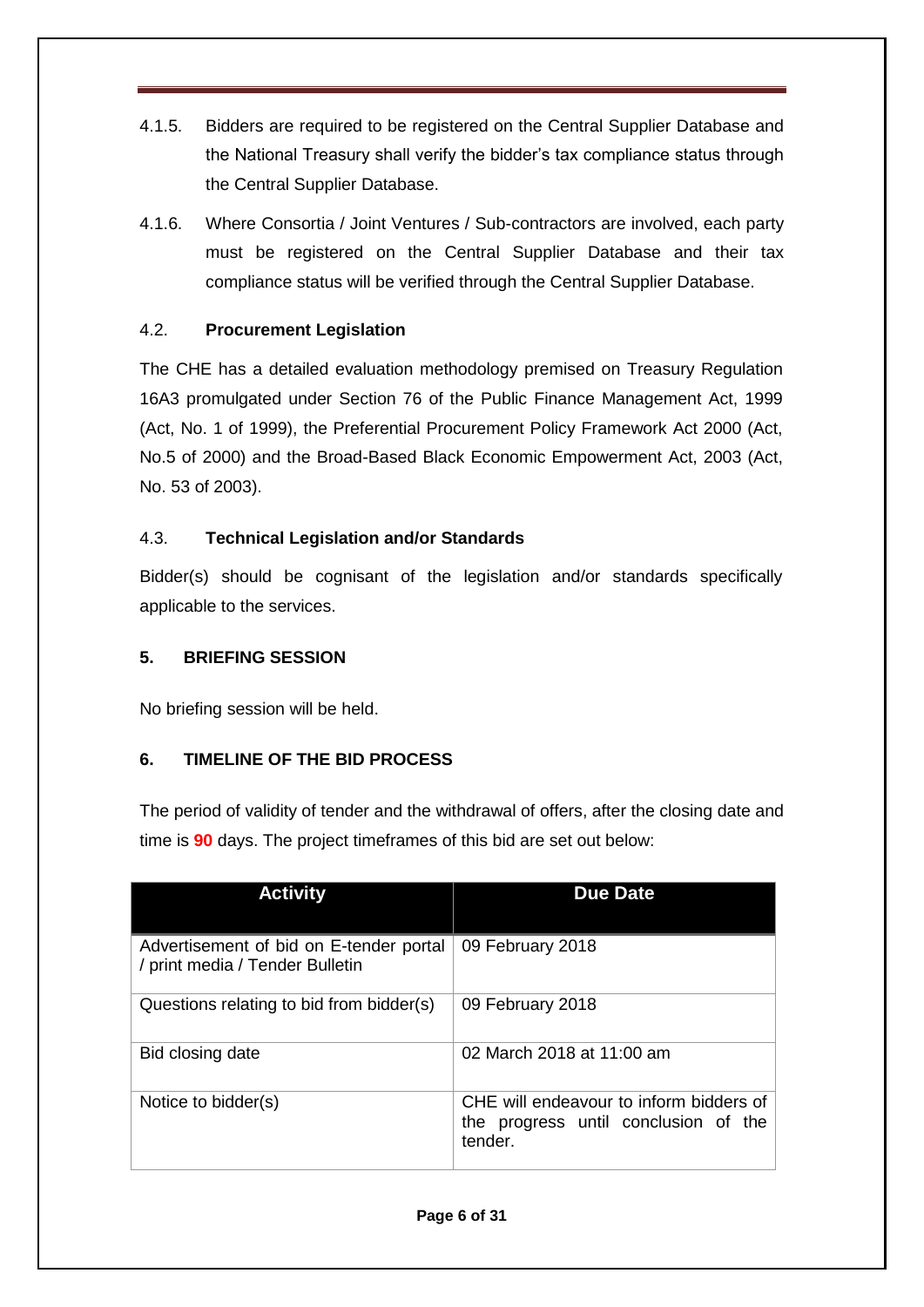All dates and times in this bid are South African standard time.

Any time or date in this bid is subject to change at the CHE's discretion. The establishment of a time or date in this bid does not create an obligation on the part of the CHE to take any action, or create any right in any way for any bidder to demand that any action be taken on the date established. The bidder accepts that, if the CHE extends the deadline for bid submission (the Closing Date) for any reason, the requirements of this bid otherwise apply equally to the extended deadline.

#### <span id="page-6-0"></span>**7. CONTACT AND COMMUNICATION**

- 7.1. A nominated official of the bidder(s) can make enquiries in writing, to the specified person, **Ms Dorah Motlhalifi** via email **[Motlhalifi.D@che.ac.za](mailto:Motlhalifi.D@che.ac.za)** and/or **012 349 3915**. Bidder(s) must reduce all telephonic enquiries to writing and send to the above email address.
- 7.2. The delegated office of the CHE may communicate with Bidder(s) where clarity is sought in the bid proposal.
- 7.3. Any communication to an official or a person acting in an advisory capacity for the CHE in respect of the bid between the closing date and the award of the bid by the Bidder(s) is discouraged.
- 7.4. All communication between the Bidder(s) and the CHE must be done in writing.
- 7.5. Whilst all due care has been taken in connection with the preparation of this bid, the CHE makes no representations or warranties that the content of the bid or any information communicated to or provided to Bidder(s) during the bidding process is, or will be, accurate, current or complete. The CHE, and its employees and advisors will not be liable with respect to any information communicated which may not accurate, current or complete.
- 7.6. If Bidder(s) finds or reasonably believes it has found any discrepancy, ambiguity, error or inconsistency in this bid or any other information provided by the CHE (other than minor clerical matters), the Bidder(s) must promptly notify the CHE in writing of such discrepancy, ambiguity, error or inconsistency in order to afford the CHE an opportunity to consider what corrective action is necessary (if any).
- 7.7. Any actual discrepancy, ambiguity, error or inconsistency in the bid or any other information provided by the CHE will, if possible, be corrected and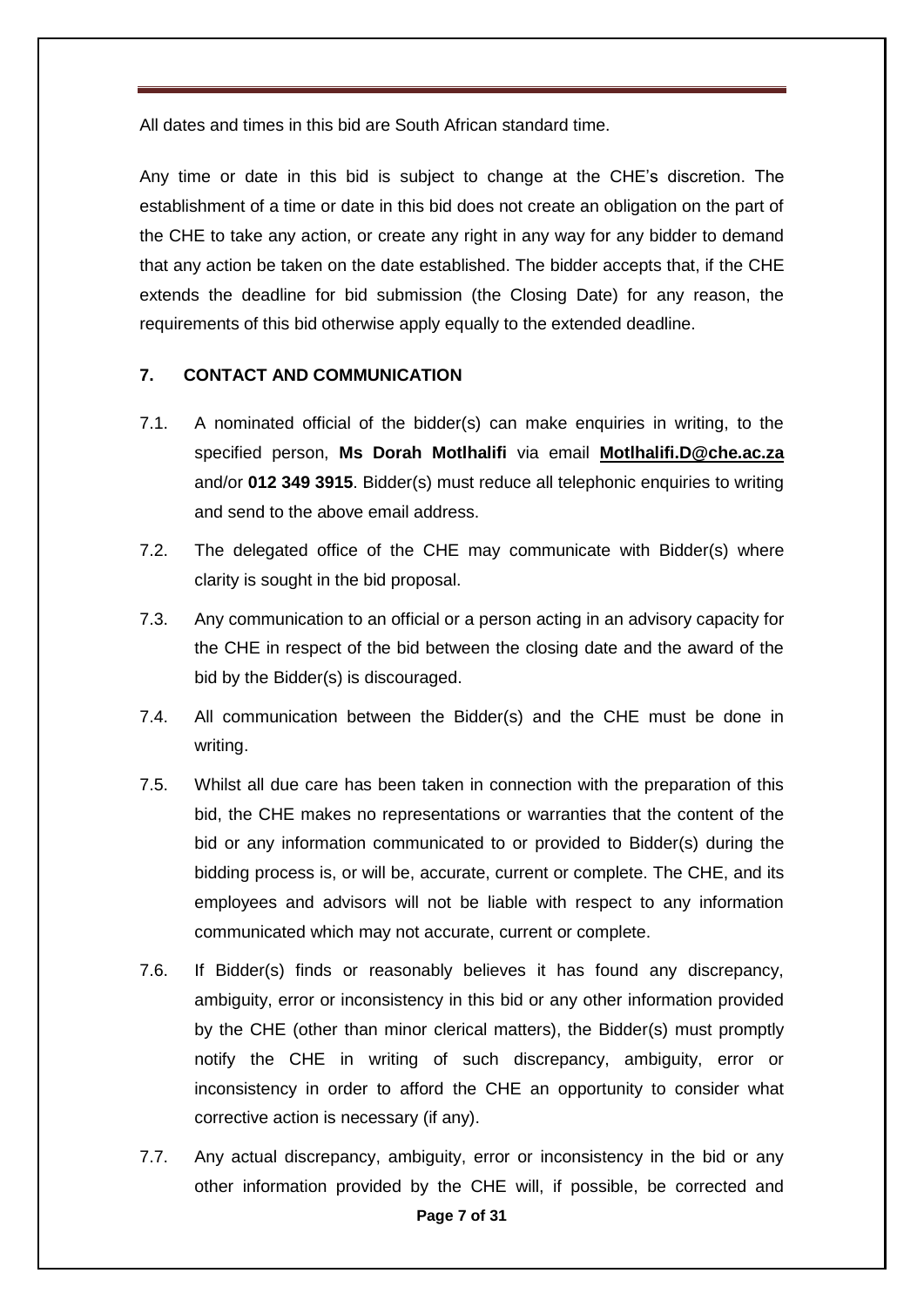provided to all Bidder(s) without attribution to the Bidder(s) who provided the written notice.

7.8. All persons (including Bidder(s)) obtaining or receiving the bid and any other information in connection with the RFQ or the RFQ process must keep the contents of the RFQ and other such information confidential, and not disclose or use the information except as required for the purpose of developing a proposal in response to this RFQ.

# <span id="page-7-0"></span>**8. LATE BIDS/RFQ**

Bids received after the closing date and time, at the address indicated in the bid documents, will not be accepted for consideration and where practicable, be returned unopened to the Bidder(s).

# <span id="page-7-1"></span>**9. COUNTER CONDITIONS**

Bidders' attention is drawn to the fact that amendments to any of the Bid Conditions or setting of counter conditions by Bidders or qualifying any Bid Conditions will result in the invalidation of such bids.

#### <span id="page-7-2"></span>**10. FRONTING**

- 10.1. The CHE supports the spirit of broad based black economic empowerment and recognizes that real empowerment can only be achieved through individuals and businesses conducting themselves in accordance with the Constitution and in an honest, fair, equitable, transparent and legally compliant manner. Against this background the CHE condemn any form of fronting.
- **Page 8 of 31** 10.2. The CHE, in ensuring that Bidders conduct themselves in an honest manner will, as part of the bid evaluation processes, conduct or initiate the necessary enquiries/investigations to determine the accuracy of the representation made in bid documents. Should any of the fronting indicators as contained in the Guidelines on Complex Structures and Transactions and Fronting, issued by the Department of Trade and Industry, be established during such enquiry / investigation, the onus will be on the Bidder / contractor to prove that fronting does not exist. Failure to do so within a period of 14 days from date of notification may invalidate the bid / contract and may also result in the restriction of the Bidder /contractor to conduct business with the public sector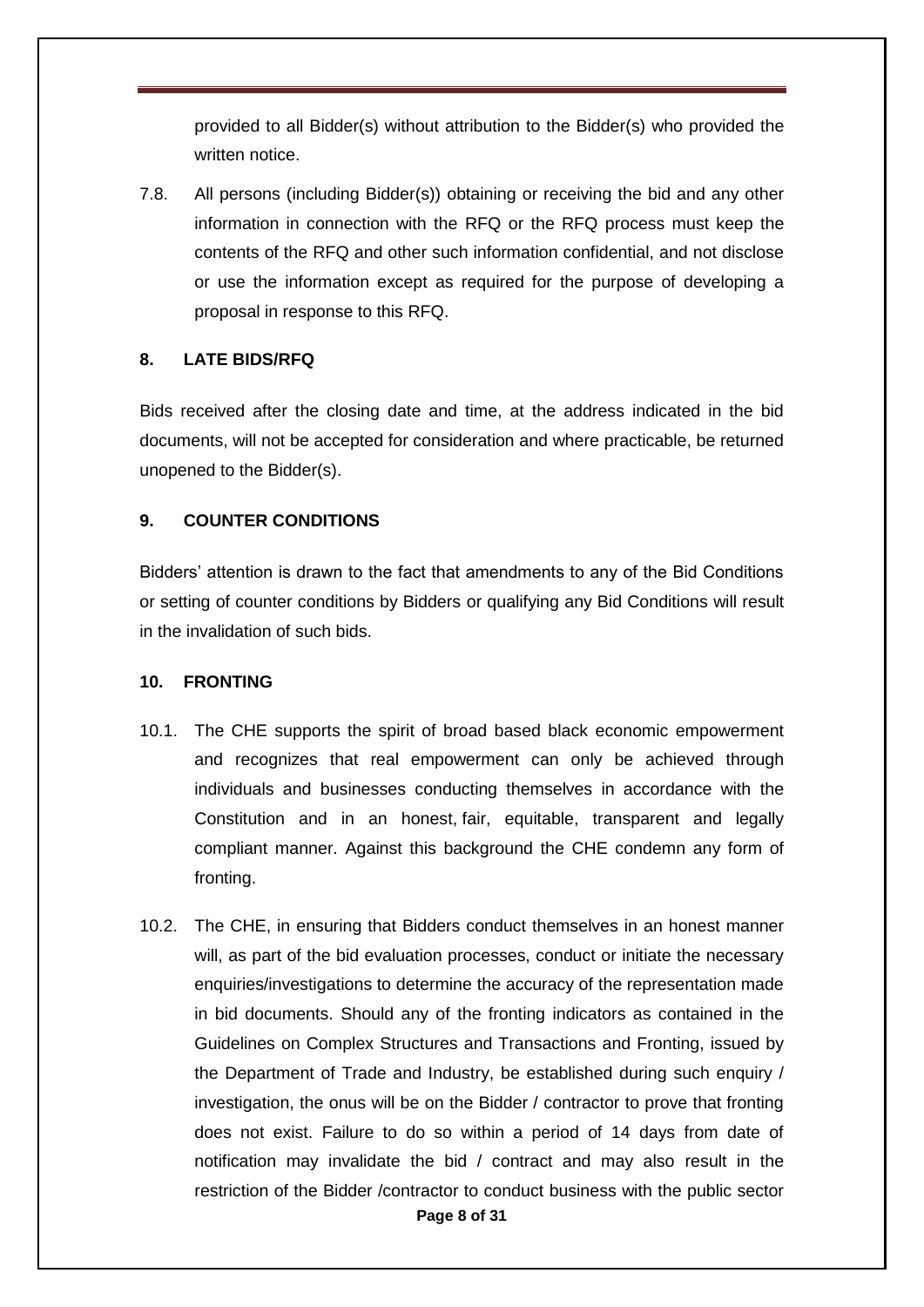for a period not exceeding ten years, in addition to any other remedies the CHE may have against the Bidder / contractor concerned**.**

# <span id="page-8-0"></span>**11. SUPPLIER DUE DILIGENCE**

The CHE reserves the right to conduct supplier due diligence prior to final award or at any time during the contract period. This may include site visits and requests for additional information.

# <span id="page-8-1"></span>**12. SUBMISSION OF PROPOSALS**

- 12.1. Bid documents must be placed in the tender box at **The CHE, Reception Area, No.: 1 Quintin Brand Street, Persequor Technopark, Brummeria, Pretoria East, 0020** on or before the closing date and time.
- 12.2. Bid documents will only be considered if received by the CHE before the closing date and time.
- 12.3. The bidder(s) are required to submit **Five (5)** copies of each file **(one (1) original and four (4) duplicates)** by the **02 March 2018 at 11:00 am**. Each file must be marked correctly and sealed separately for ease of reference during the evaluation process. Furthermore, the file must be labelled and submitted in the following format:

| <b>FILE 1 (TECHNICAL FILE)</b>                                                                                                                                                                                  | FILE 2 (PRICE & BBBEE)                   |
|-----------------------------------------------------------------------------------------------------------------------------------------------------------------------------------------------------------------|------------------------------------------|
|                                                                                                                                                                                                                 |                                          |
| <b>Exhibit 1:</b>                                                                                                                                                                                               | <b>Exhibit 1:</b>                        |
| Pre-qualification documents                                                                                                                                                                                     | <b>Pricing Schedule</b>                  |
| (Refer to Section 16.1 - Gate 0: Pre-<br>qualification Criteria (Table 1))                                                                                                                                      | (Refer to Section 17–Pricing Submission) |
| <b>Exhibit 2:</b>                                                                                                                                                                                               |                                          |
| • Technical Responses and Bidder<br>Compliance Checklist for Technical<br>Evaluation<br>• Supporting documents for technical<br>responses.<br>(Refer to Section 16.2 - Gate 1:<br>Technical Evaluation Criteria |                                          |
| <b>Exhibit 3:</b>                                                                                                                                                                                               |                                          |
| General Conditions of Contract<br>(GCC)                                                                                                                                                                         |                                          |
| • Draft Service Level Agreement<br>(Refer to Section 20 - Service Level<br>Agreement)                                                                                                                           |                                          |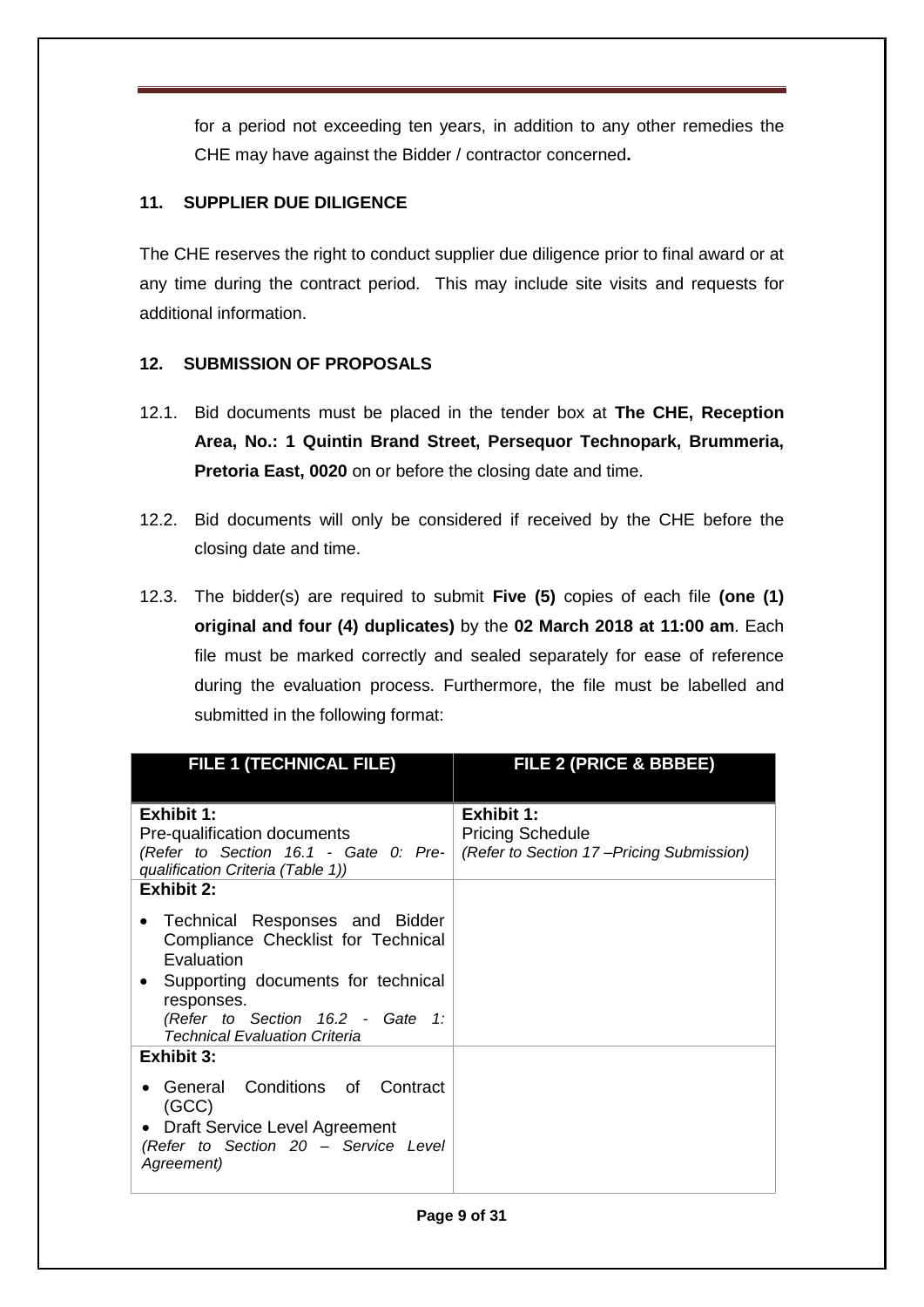# **Exhibit 4:**

- Company Profile
- Any other supplementary information
- 12.4. Bidders are requested to *initial each page* of the tender document on the top right hand corner.

# <span id="page-9-0"></span>**13. PRESENTATION / DEMONSTRATION**

The CHE reserves the right to request presentations/demonstrations from the shortlisted Bidders as part of the bid evaluation process.

# <span id="page-9-1"></span>**14. DURATION OF THE CONTRACT**

The successful bidder will be appointed for a period of 24 (twenty four) months with an option to renew in the CHE's sole discretion for an additional 12 (twelve) months on the same terms and conditions unless the parties agree otherwise.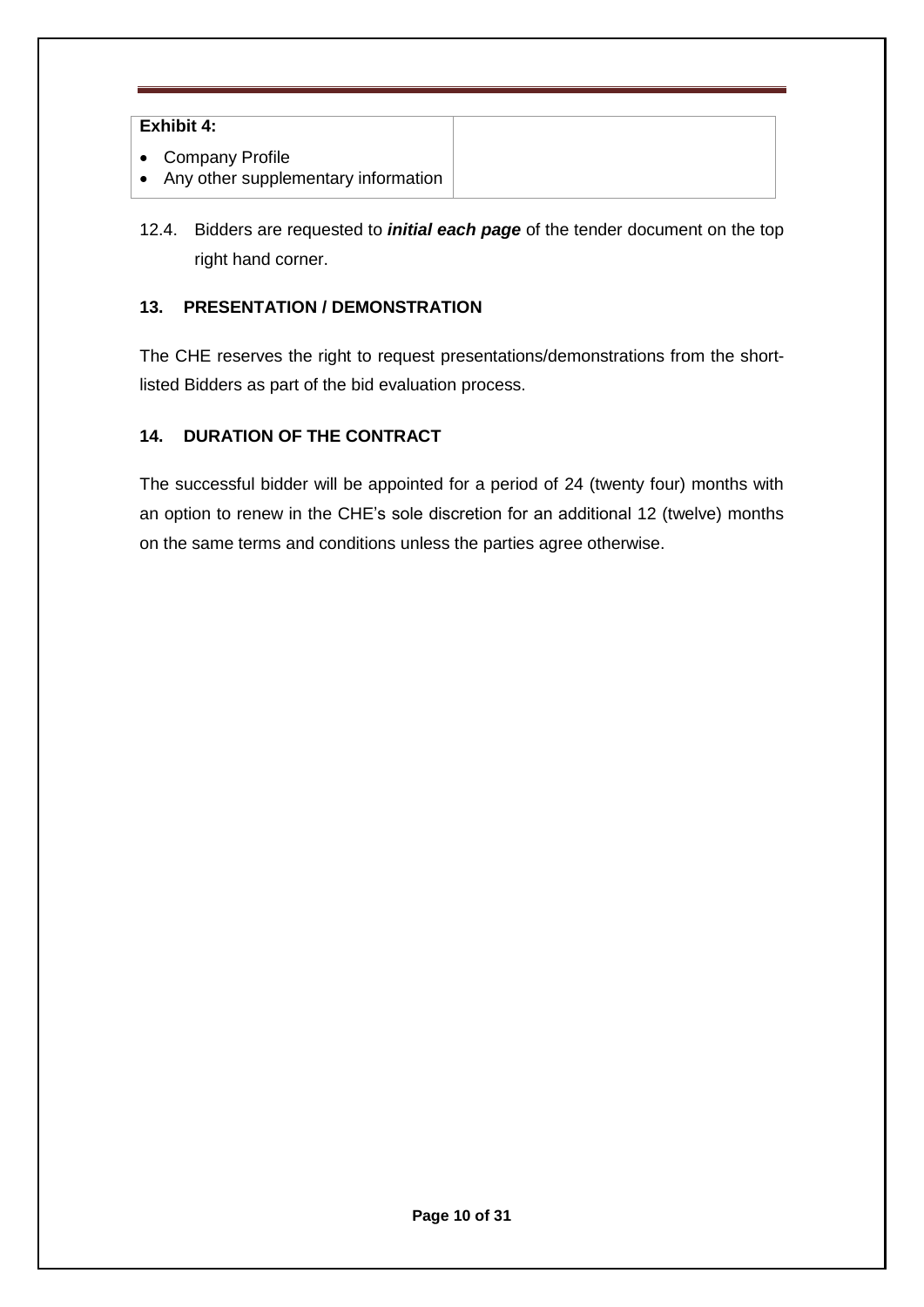#### **15. TERMS OF REFERENCE**

#### 15.1. **Background**

The Council on Higher Education (CHE) is an independent statutory body established by the Higher Education Act, No 101 of 1997, as amended. The CHE as the Quality Council for Higher Education advises the Minister of Higher Education and Training on all higher education policy issues, and is responsible for quality assurance and promotion through the Higher Education Quality Committee (HEQC). More information on the CHE can be obtained from the website http://www.che.ac.za. PURPOSE OF THIS REQUEST FOR QUOTATION (RFQ)

The Council on Higher Education (CHE) had implemented an Employee Wellness Programme (EWP) over the past years. The CHE believes that the health and wellness of employees is a business imperative which is a key attribute of business performance and productivity therefore investing in their health and wellness is a paramount importance.

The Employees Wellness Programme model ensures the mental health of employees, thus enabling improved efficiency and productivity and stimulating the growth of the CHE whilst reducing the costs associated with human behaviour. Employees are informed, empowered and provided with the means to take ownership of their wellbeing in order to achieve a healthy work-life balance, by supporting them with the necessary interventions and self-management tools to maintain optimum bottom-line performance, and improve their morale and overall wellbeing. It is in this context that Professional Service Providers (PSP's) need to be appointed, according to their areas of expertise, to ensure that there is a continuation and non-interruption in the provision of this vital and critical service.

This RFQ document details and incorporates, as far as possible, the tasks and responsibilities of the potential bidder required by the CHE for the Employee Wellness Programme services to the CHE. The required services will be for a period of two (2) years with the option to renew for twelve (12)-months.

This RFQ does not constitute an offer to do business with the CHE, but merely serves as an invitation to bidder(s) to facilitate a requirements-based decision process.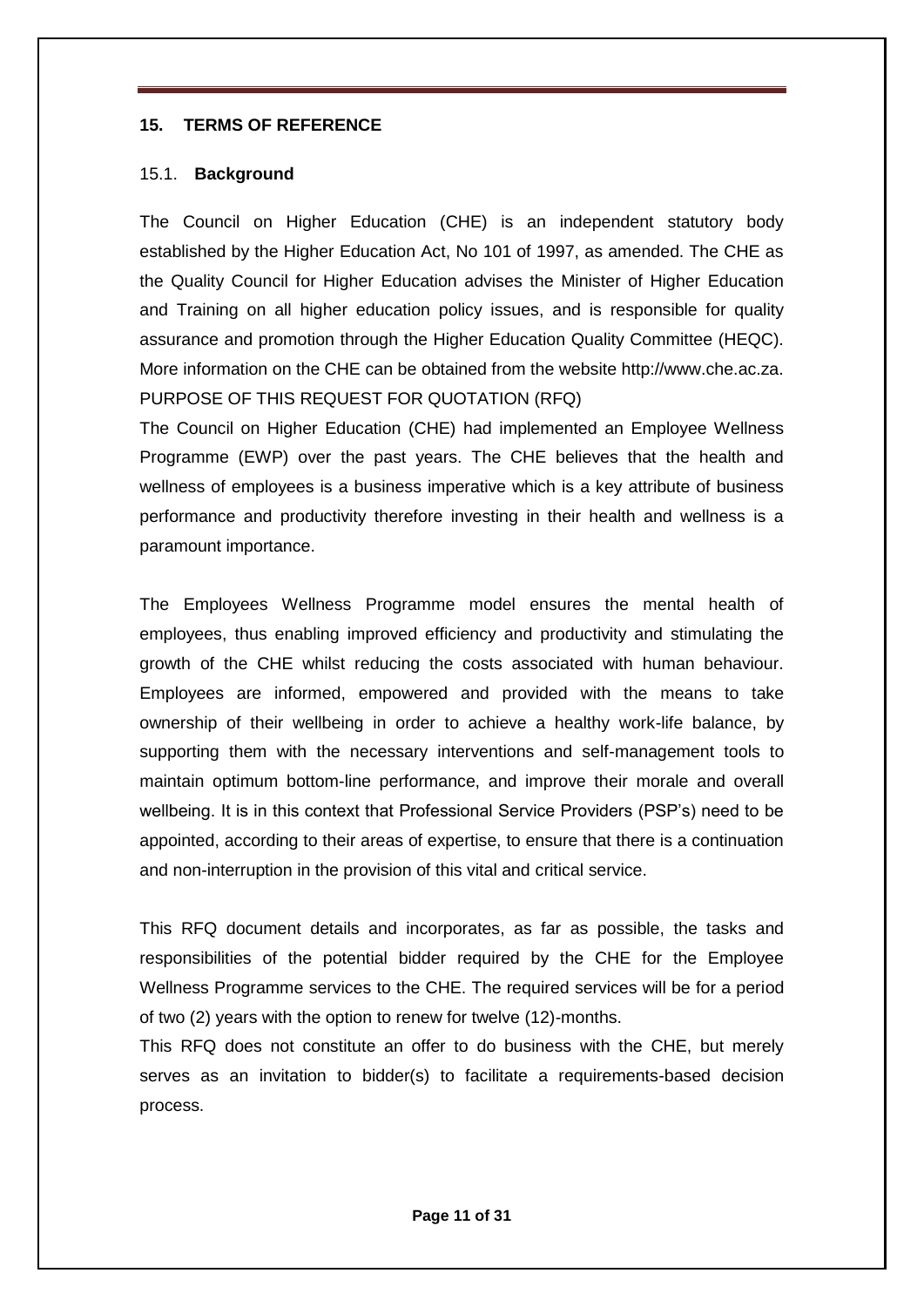# 15.2. **OVERALL OBJECTIVES**

- I. To increase productivity, heighten morale and teamwork; and strengthen the relationships between management, employees and the organization by providing a sustainable and confidential employee wellness service to all CHE employees.
- II. To establish and maintain a holistic approach to support employees in managing their personal and social challenges.
- III. To provide employees and their immediate family members with a comprehensive resource to help them address personal challenges.
- IV. To provide management with a practical resource to aid in the supporting of employees with personal and work-related problems when they impact on an employee's performance.
- V. To establish and maintain a system through which employees at risk can be identified, motivated and referred for assistance.
- VI. To develop and improve the life skills and promote self-empowerment.
- VII. To promote and encourage employee healthy lifestyles.
- VIII. To promote work-life balance and maintain a healthy workforce within a supportive environment.

#### 15.3. **SCOPE OF WORK**

The scope of services is a comprehensive Employee Wellness Programme consisting of the following core elements but not limited to:

- 1) Employee Wellness Services which include counselling services, trauma debriefing to employee's and their next of kin in partnership with the employee's medical aid provider which includes prevention interventions, treatment care, support and referral to appropriate external resources
- 2) Health and Productivity Management which includes chronic disease management, injury on duty, incapacity due to ill health and nonperformance, health promotion, awareness and education; and increasing employee productivity levels.
- 3) Wellness Management includes but is not limited to work life balance interventions such as stress management, retirement planning, financial fitness, relationship building, coaching amongst others.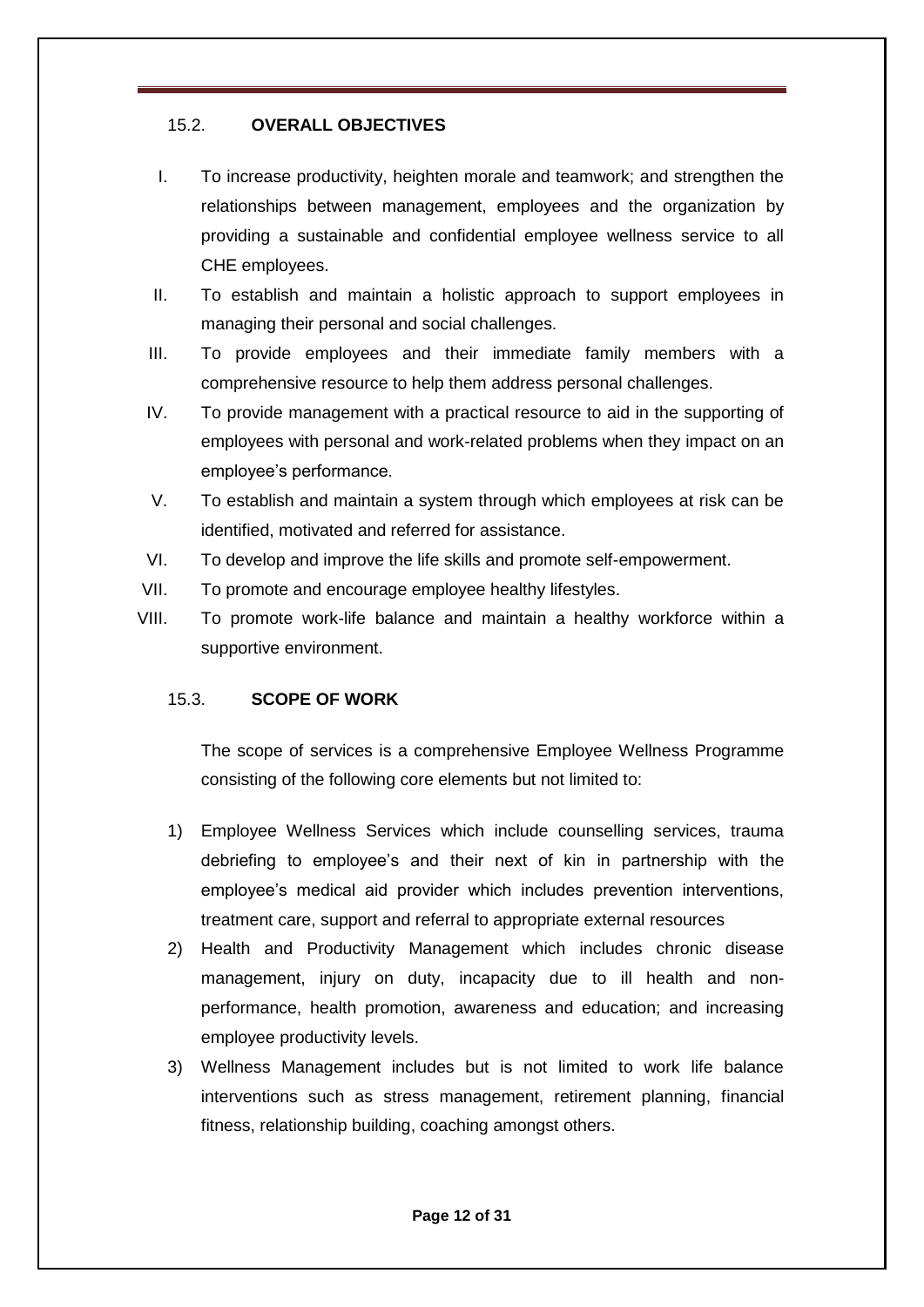4) Executive Wellness Program which entails personalised experience that supports employees across areas of mental, physical ,wellness assessments and consultations both personal, professional.

#### 15.4. **EXPECTED DELIVERABLES**

- 15.4.1. Implementation of an Employee Wellness Program (EWP) that focuses on the following:
	- Psychological support services in relation to employee's mental, social, physical and spiritual wellbeing, including the provision of counselling services for the employee and their next of kin.
	- Managing employee's lifestyle diseases, promoting good nutrition and regular medical check-ups.
	- Personal support for traumatized employees as and when required in cases of personal incidents and accidents related to self, colleague or their next of kin.
	- Workplace violence/sexual harassment and other work related conflicts, trauma debriefing, counselling and bereavement support.
	- Workplace discrimination or victimisation (e.g. discrimination against people with disabilities from designated groups)
	- Wellness Awareness interventions aligned to National Health Calendar.
- 15.4.2. Development and Implementation of a Health and Productivity Management Program:
	- Life threatening disease awareness and management including but not limited to HIV/AIDS, Diabetes, TB, Hypertension and other related chronic diseases.
	- Substances abuse awareness and education (alcohol, drugs and prescription medication) and other addictive behaviours such as gambling; and pornography etc.
	- Provisioning of annual health screening assessment services for the duration of the contract which include but not limited to:
		- **Flu Vaccination**
		- Voluntary counselling and Testing (VCT)
		- Hypertension (BP monitoring)

**Page 13 of 31**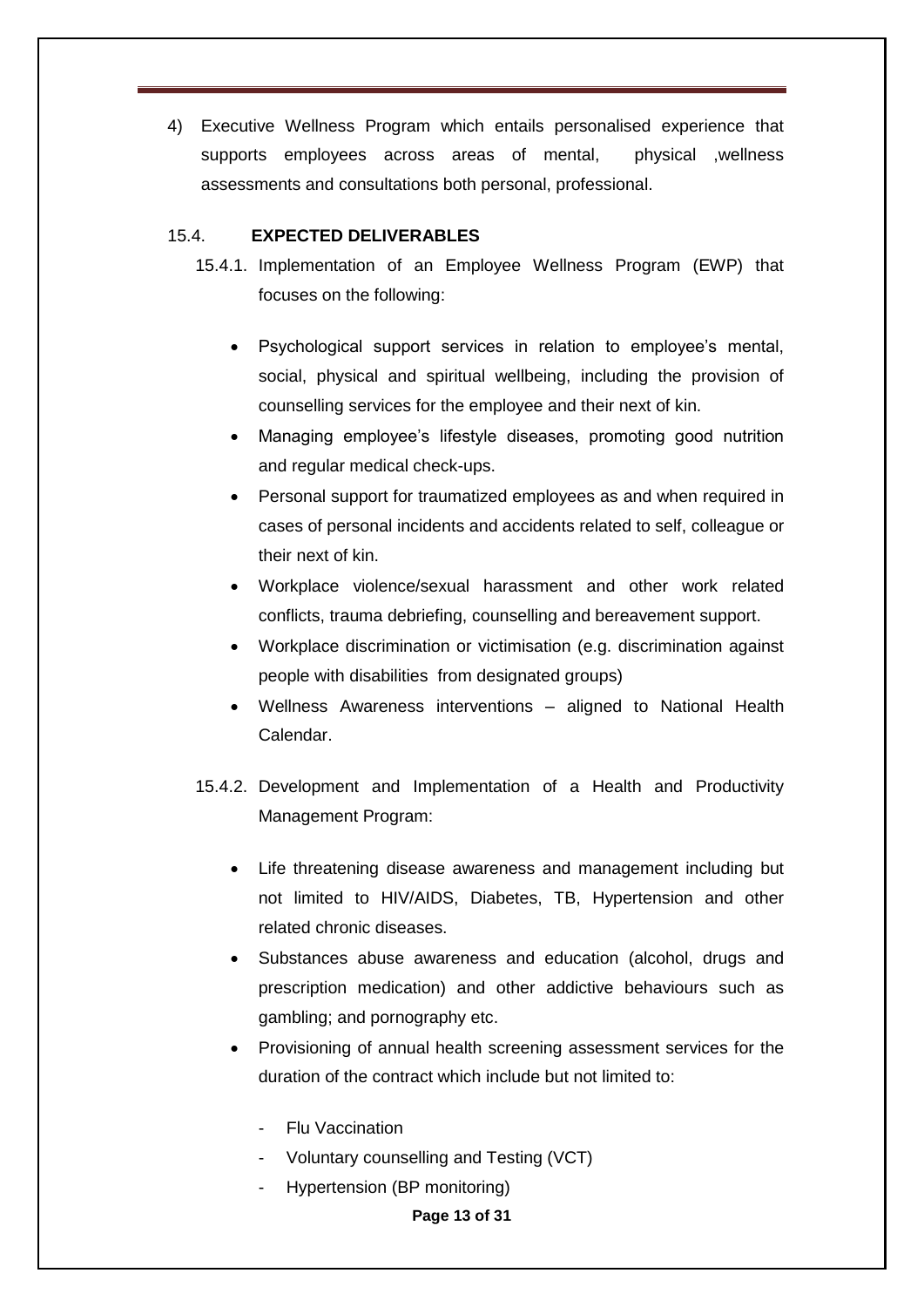- Blood sugar level testing
- 15.4.3. Development and Implementation of Work Life Balance Program and Preventatives:
	- Life skills program that includes:
	- Financial fitness.
	- Stress management.
	- Health and fitness education.
	- Lifestyle management.
- 15.4.4. Executive Wellness Program
	- Training of managers on EWP case referral and management.
	- Management support services through management systems on Absenteeism and leave management.
	- People performance management.
	- Coaching of managers on how to deal with employee challenges e.g. (Non-performance, relationship management, conflict management) etc. on aspects that could have a negative influence in meeting the CHE's objectives.

#### 15.5. **REPORTING**

- Monthly reports on all programmes.
- Statistical analysis, interpretation and recommendation for action.
- Quarterly reports on all programmes.
- Bi Annually report on all health status of the organisation.
- Annual report on employee productivity levels.

#### 15.6. **AVAILABILITY AND ACCESABILITY**

- Professional Telephonic Counselling services 24/7/365.
- Psycho-social Counselling face to face sessions (off-site).
- Telephonic Professional Health Advisory Services
- HIV/AIDS Counselling, Education and Support Services
- Medical Advisory Services
- Access to 24-hour Services Centre.

**Page 14 of 31**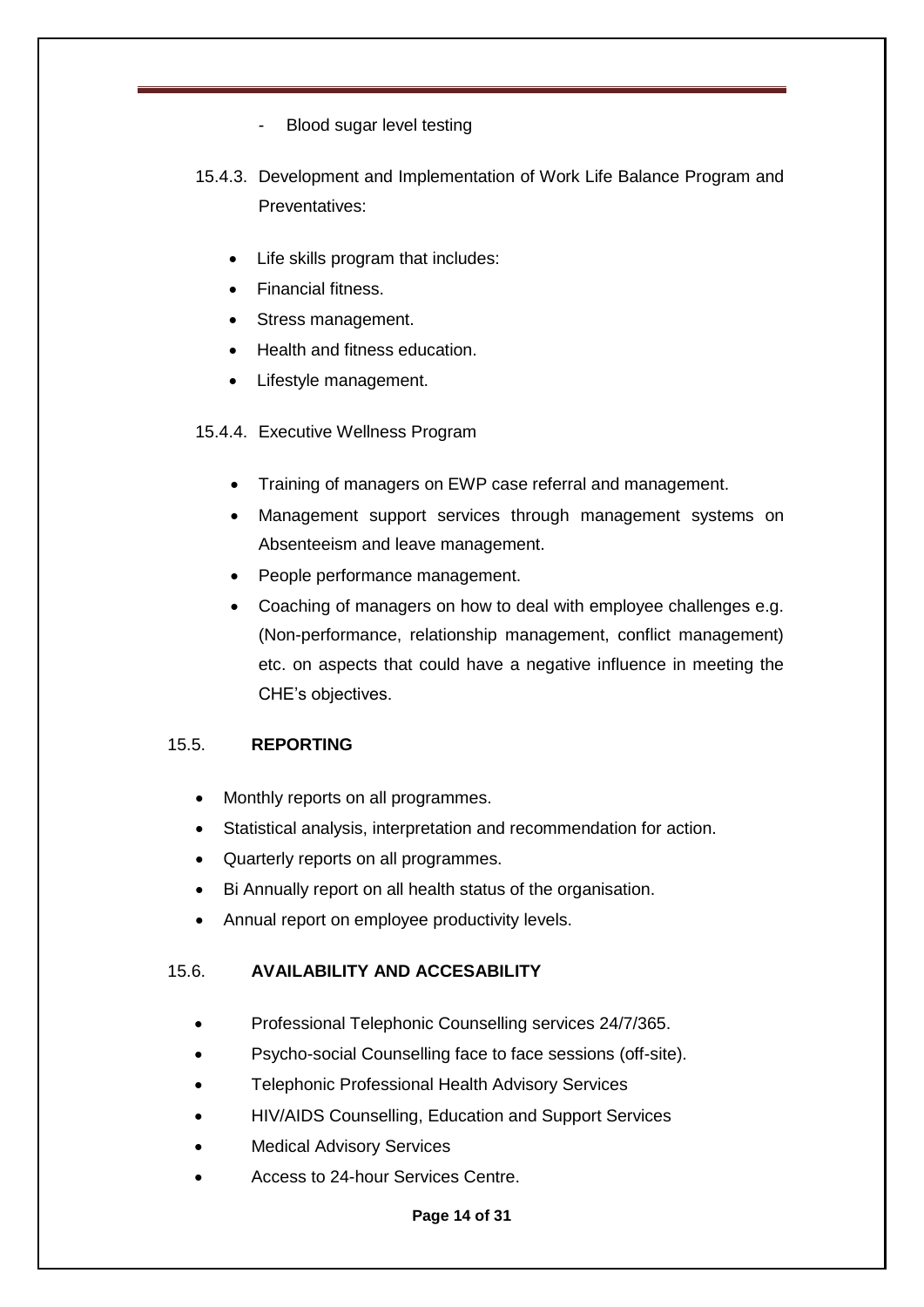# 15.7. **Service Requirements**

#### 15.7.1. **General**

The successful bidder will be required to provide employee wellness services. Deliverables under this section include without limitation, the following:

- a. Proposals must state how the following will be managed:
	- Language.
	- Face to face consultation with clients in the urban and remote areas.
	- Confidentiality.
- b. The bidders must be accredited to the following institutions:
	- EAPA (Employee Assistance Program Association)
	- HPCSA (Health Professional Council of South Africa).
- c. The experience and qualifications of all team members will be analysed, highlighting experience relevant to this exercise. Confirmation that the proposed team members will in fact be available to undertake this exercise at the appropriate time and meet the necessary deadlines;
- d. Provide company registration documents, board of directors and management and copy of identity documents and CSD Registration Information;
- e. Provide original or certified copy of BBBEE Certificate or sworn affidavit;
- f. Provide recent audited financial statement;
- g. Provide COIDA certificate;
- h. Certificate of incorporation / legal status;
- i. Provide at least three (3) reference letters from amongst recent clients with whom similar work has been conducted in the past 6 Months;
- j. Brief company profile, as relevant to the above mentioned terms of reference;
- k. The proposal should contain a work plan, showing tasks, timelines etc;
- l. Full completion of SBD Forms (Attached).

*\* NB: CHE will conduct on screening of mandatory documents to check whether bidders meet compliance requirement. Not providing these documents may result in the bidder being disqualified from evaluation.*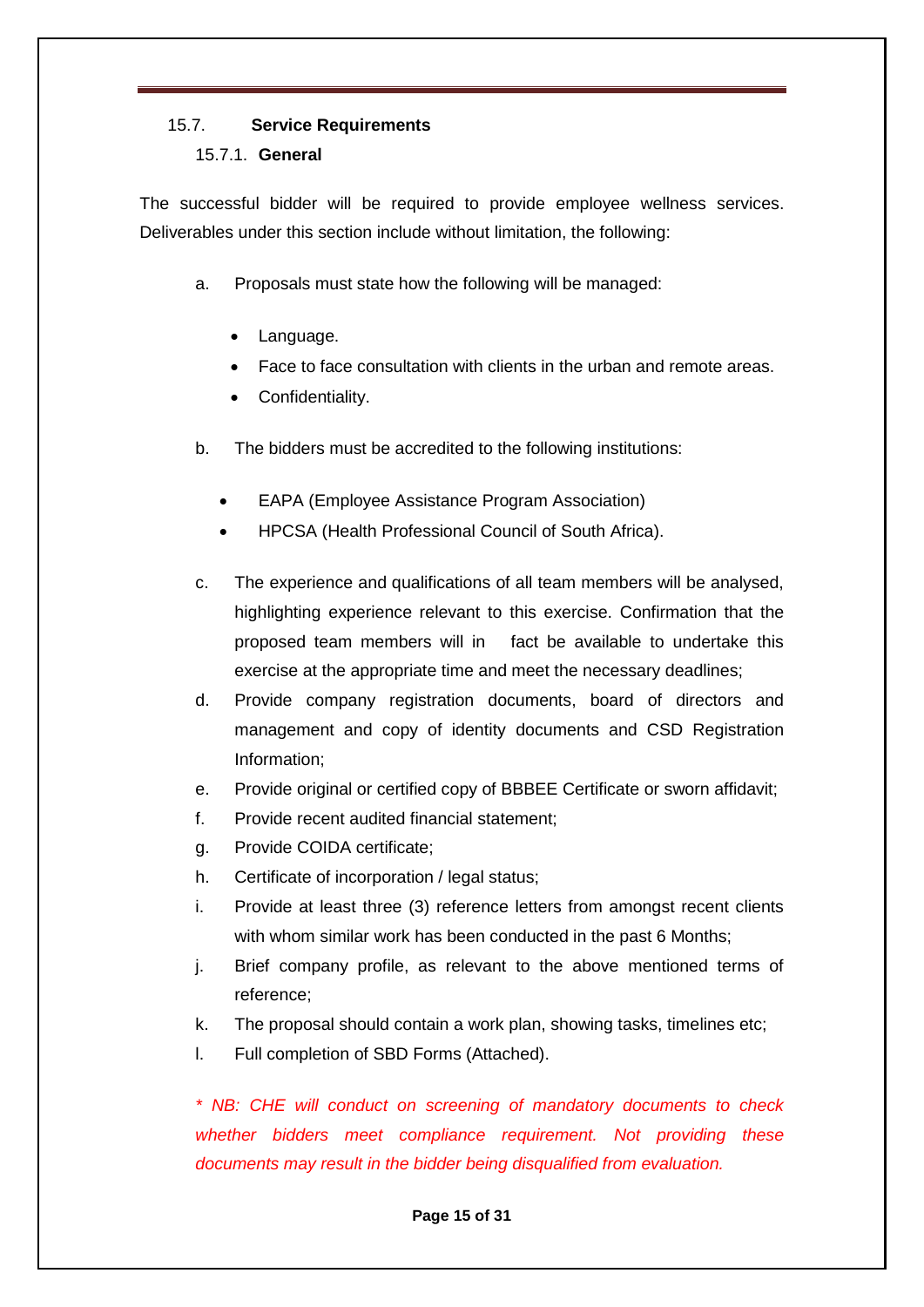# <span id="page-15-0"></span>**16. EVALUATION AND SELECTION CRITERIA**

The CHE has set minimum standards (Gates) that a bidder needs to meet in order to be evaluated and selected as a successful bidder. The minimum standards consist of the following:

| <b>Pre-qualification Criteria</b><br>(Gate 0) | <b>Technical Evaluation</b><br><b>Criteria</b><br>(Gate 1) | <b>Price and B-BBEE</b><br><b>Evaluation</b><br>(Gate 2) |
|-----------------------------------------------|------------------------------------------------------------|----------------------------------------------------------|
| Bidders must submit all                       | Bidder(s) are required to                                  | Bidder(s) will be                                        |
| documents as outlined in                      | achieve a minimum of 70                                    | evaluated out of 100                                     |
| paragraph 16.1 (Table 1)                      | points out of 100 points to                                | points and Gate 2 will                                   |
| below.                                        | proceed to Gate 2 (Price                                   | only apply to bidder(s)                                  |
| Only bidders that comply with                 | and BEE).                                                  | who have met and                                         |
| ALL these criteria will proceed               |                                                            | exceeded the threshold                                   |
| to Gate 1.                                    |                                                            | of 80 points.                                            |
|                                               |                                                            |                                                          |

# <span id="page-15-1"></span>16.1. **Gate 0: Pre-qualification Criteria**

Without limiting the generality of the CHE's other critical requirements for this Bid, bidder(s) must submit the documents listed in **Table 1** below. All documents must be completed and signed by the duly authorised representative of the prospective bidder(s). During this phase Bidders' responses will be evaluated based on compliance with the listed administration and mandatory bid requirements. The bidder(s) proposal may be disqualified for non-submission of any of the documents.

| <b>Document</b><br>that<br>be<br>must<br>submitted |            | Non-submission may result in disqualification?                                                                                                                             |
|----------------------------------------------------|------------|----------------------------------------------------------------------------------------------------------------------------------------------------------------------------|
| Invitation to Bid - SBD 1                          | <b>YES</b> | Complete and sign the supplied pro forma<br>document                                                                                                                       |
| <b>Tax Status</b><br>SBD <sub>1</sub>              | <b>YES</b> | Written confirmation that SARS may on<br>İ.<br>an ongoing basis during the tenure of<br>the contract disclose the bidder's tax<br>compliance status. (Refer Section 4.1.4) |
|                                                    |            | Proof of Registration on the Central<br>ii.<br>Supplier Database (Refer Section 4.1.5)                                                                                     |
|                                                    |            | iii.<br>Vendor number                                                                                                                                                      |
| Declaration of Interest - SBD 4                    | <b>YES</b> | Complete and sign the supplied pro forma<br>document                                                                                                                       |
| Preference Point Claim Form -<br><b>SBD 6.1</b>    | NO.        | Non-submission will lead to a zero (0) score<br>on BBBEE                                                                                                                   |

|  | Table 1: Documents that must be submitted for Pre-qualification |  |  |  |
|--|-----------------------------------------------------------------|--|--|--|
|--|-----------------------------------------------------------------|--|--|--|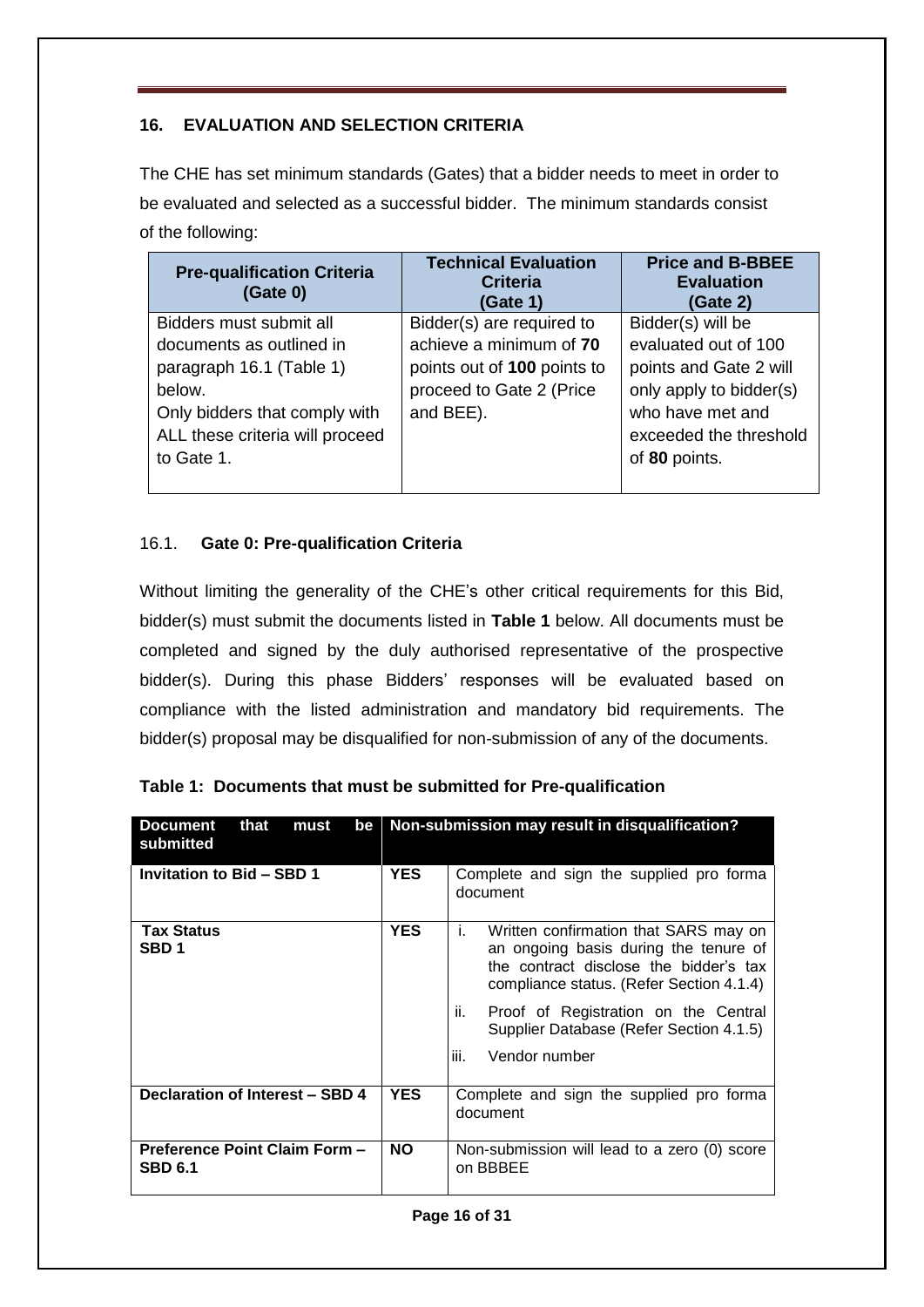| Declaration of Bidder's Past<br><b>Supply Chain Management</b><br><b>Practices - SBD 8</b> | <b>YES</b> | Complete and sign the supplied pro forma<br>document                                                                                                                                                                                                                                                                                                      |
|--------------------------------------------------------------------------------------------|------------|-----------------------------------------------------------------------------------------------------------------------------------------------------------------------------------------------------------------------------------------------------------------------------------------------------------------------------------------------------------|
| <b>Certificate of Independent Bid</b><br>Determination - SBD 9                             | <b>YES</b> | Complete and sign the supplied pro forma<br>document                                                                                                                                                                                                                                                                                                      |
| <b>Registration on Central</b><br><b>Supplier Database (CSD</b>                            | NO.        | Employee Wellness Programme (EWP)<br>must be registered as a service provider on<br>the Central Supplier Database (CSD). If you<br>are not registered proceed to complete the<br>registration of your company prior to<br>submitting your proposal. Visit<br>https://secure.csd.gov.za/ to obtain your<br>vendor number.<br>Submit proof of registration. |
| <b>Pricing Schedule</b>                                                                    | <b>YES</b> | Submit full details of the pricing proposal as<br>per Annexure A3 in a separate envelope                                                                                                                                                                                                                                                                  |

# <span id="page-16-0"></span>16.2. **Gate 1: Technical Evaluation Criteria = 100 points**

All bidders are required to respond to the technical evaluation criteria scorecard and compliance checklist.

Only Bidders that have met the Pre-Qualification Criteria in (Gate 0) will be evaluated in Gate 1 for functionality. Functionality will be evaluated as follows:

- i. Desktop Technical Evaluation Bidders will be evaluated out of **80** points and are required to achieve minimum threshold of **70** points of **80** points.
- ii. The overall combined score must be equal or above **80** points in order to proceed to Gate 2 for Price and BBBEE evaluations.
- iii. The minimum threshold for functionality is 70 out of 100 points. All quotations that meet the minimum threshold will advance to the review and scoring of points of price and BBBEE. All quotations that do not meet the minimum threshold will not advance further for evaluation of Price and BBBEE.

As part of due diligence, CHE will conduct a site visit at a client of the Bidder (reference) for validation of the services rendered. The choice of site will be at CHE's sole discretion.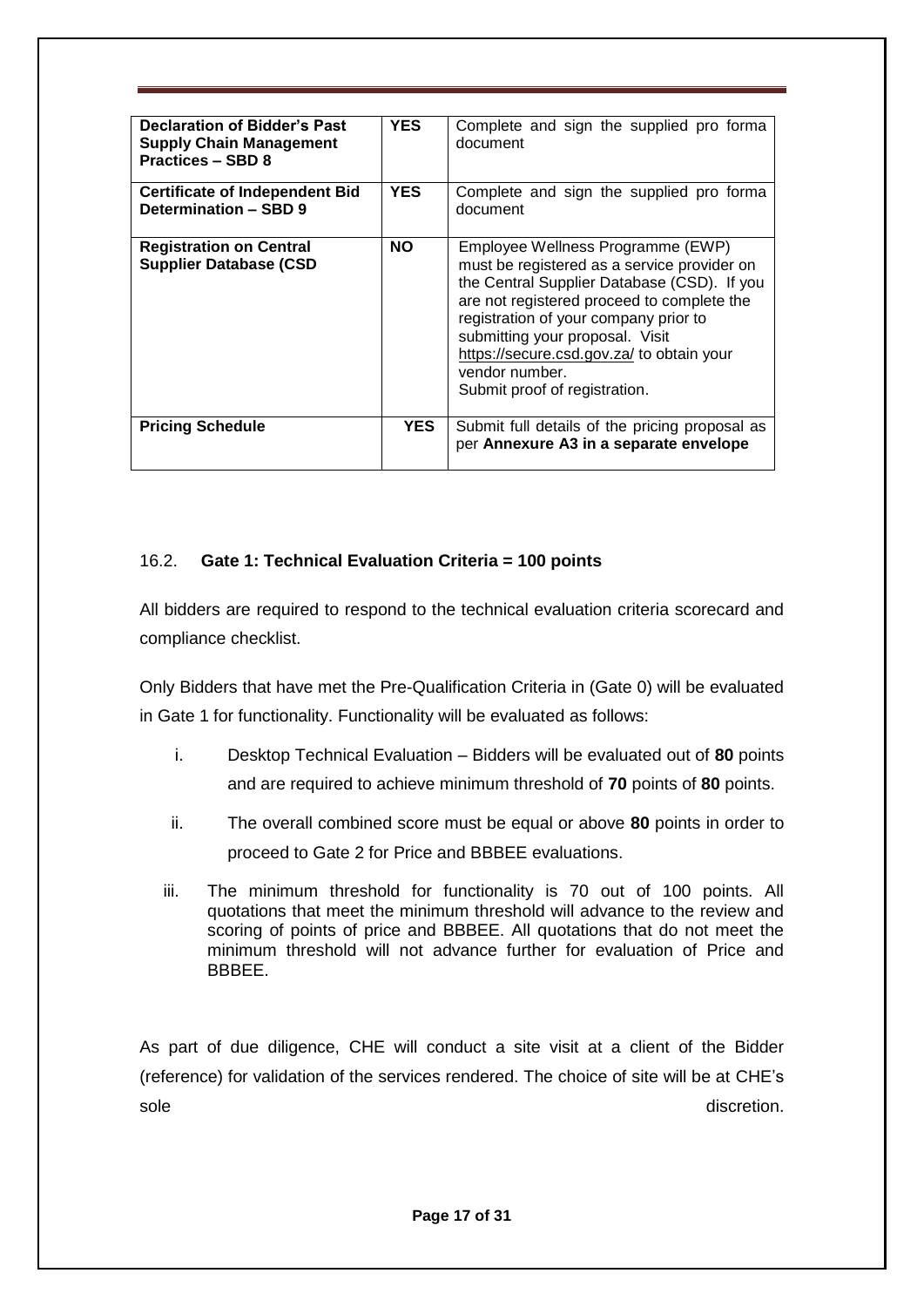Bidders will be scored according to the following points system:

| <b>Functionality Criterion</b>                                                                                                                                                                                                                                                                                                                                                                                                  | <b>Maximum</b><br><b>Points to</b><br>be<br>awarded | Reference page in<br><b>Proposal (Please insert</b><br>page number, where<br>possible) | <b>Scoring Guidelines</b>                                                                                                           |
|---------------------------------------------------------------------------------------------------------------------------------------------------------------------------------------------------------------------------------------------------------------------------------------------------------------------------------------------------------------------------------------------------------------------------------|-----------------------------------------------------|----------------------------------------------------------------------------------------|-------------------------------------------------------------------------------------------------------------------------------------|
| 1.1. Methodology and approach<br>Counselling services;<br><b>Awareness Educational Training;</b><br>٠<br>Health and Risk Management;<br>$\bullet$<br>Proposed reporting / communication with the CHE;<br>€<br>Consultation;<br>$\bullet$<br>Lifestyle Management;<br>$\bullet$<br>Programme Management;<br><b>Organisational Health</b>                                                                                         | 40                                                  |                                                                                        | <b>Excellent: 40 - 33</b><br>Good: 32-25<br><b>Fair: 24 -17</b><br><b>Marginal: 16 - 9</b><br>Inadequate: $8 - 1$<br>No Response: 0 |
| 1.2. COMPANY PROFILE/ EXPERTISE AND FUNCTIONALITY.<br>Is the bidder in the industry relevant to the CHE 's<br>$\bullet$<br>requirements (employee Wellness Programme)<br>Does the bidder provide references, previous report<br>$\bullet$<br>for the same service provided?<br>Does the bidder have relevant experience in<br>$\bullet$<br>providing similar service?<br>References<br>a.<br><b>Experience and Skills</b><br>b. | 30                                                  |                                                                                        | <b>Excellent: 30 - 25</b><br>Good: 24-19<br><b>Fair: 18 -13</b><br><b>Marginal: 12 - 7</b><br>Inadequate: $6 - 1$<br>No Response: 0 |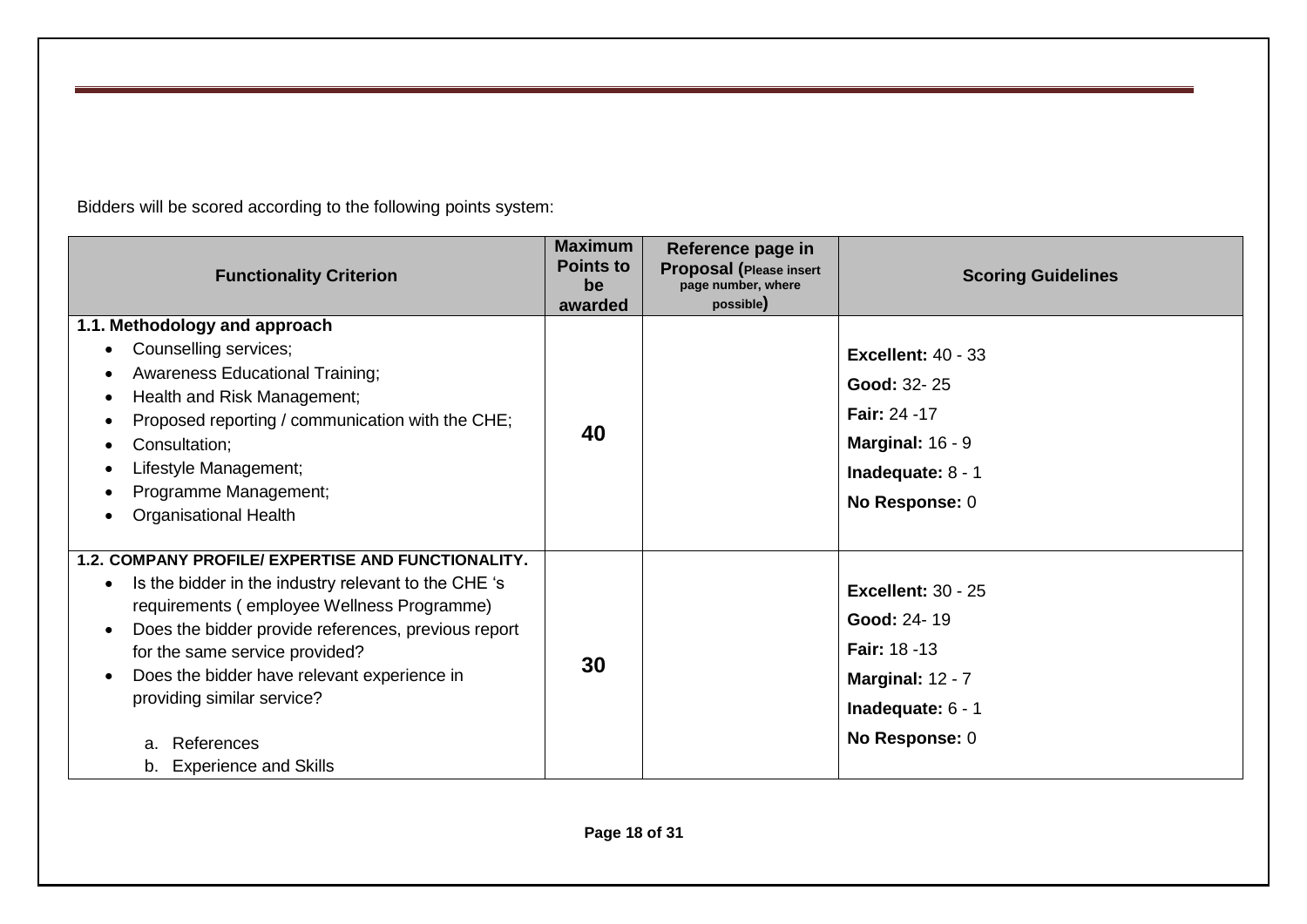| <b>Functionality Criterion</b>                              | <b>Maximum</b><br><b>Points to</b><br>be<br>awarded | Reference page in<br><b>Proposal (Please insert</b><br>page number, where<br>possible) | <b>Scoring Guidelines</b> |
|-------------------------------------------------------------|-----------------------------------------------------|----------------------------------------------------------------------------------------|---------------------------|
| c. Previous report for the assignment or                    |                                                     |                                                                                        |                           |
| consultancy which was carried out                           |                                                     |                                                                                        |                           |
| d. Company Structure, Leading/management Staff              |                                                     |                                                                                        |                           |
| CV's and Qualifications                                     |                                                     |                                                                                        |                           |
| <b>1.3. ADMINISTRATION AND CONSULTATION.</b>                |                                                     |                                                                                        |                           |
| Does the Draft Work Plan describe the plan for<br>$\bullet$ |                                                     |                                                                                        | <b>Excellent: 30 - 25</b> |
| administration/consultant/inspection/training               |                                                     |                                                                                        | Good: 24-19               |
| facilitator/ telephone assistance or advice and annual      |                                                     |                                                                                        | Fair: 18 -13              |
| assessment?                                                 |                                                     |                                                                                        | <b>Marginal: 12 - 7</b>   |
| Is the plan acceptable?                                     |                                                     |                                                                                        | Inadequate: 6 - 1         |
| Does the Draft Work Plan describe a record keeping          |                                                     |                                                                                        | No Response: 0            |
| and reporting system, and is the system acceptable?         | 30                                                  |                                                                                        |                           |
| a. Description of Personnel (consultant/inspection/         |                                                     |                                                                                        |                           |
| training facilitator/ telephone assistance/ annual          |                                                     |                                                                                        |                           |
| assessment)                                                 |                                                     |                                                                                        |                           |
| b. Training Plan                                            |                                                     |                                                                                        |                           |
| c. Administration and Consultation                          |                                                     |                                                                                        |                           |
| d. Record Keeping and Reporting System                      |                                                     |                                                                                        |                           |
| <b>TOTAL</b>                                                | 100                                                 |                                                                                        |                           |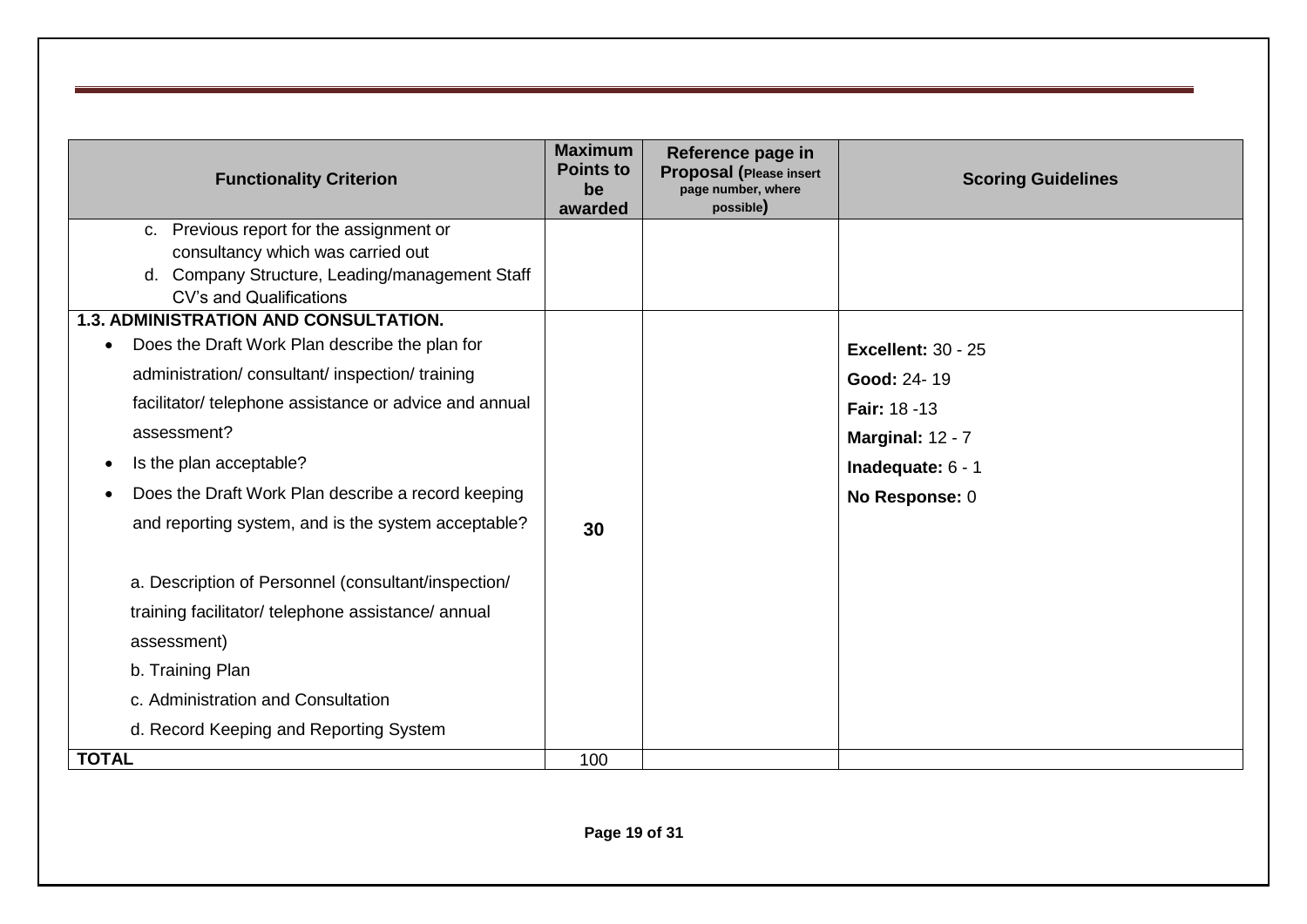# <span id="page-19-0"></span>16.3. **Gate 2: Price and BBBEE Evaluation (80+20) = 100 points**

Only Bidders that have met the **80** point threshold in Gate 1 will be evaluated in Gate 2 for price and BBBEE. Price and BBBEE will be evaluated as follows:

In terms of regulation 6 of the Preferential Procurement Regulations pertaining to the Preferential Procurement Policy Framework Act, 2000 (Act 5 of 2000), responsive bids will be adjudicated on the **80/20**-preference point system in terms of which points are awarded to bidders on the basis of:

- The bid price (maximum **80** points)
- B-BBEE status level of contributor (maximum **20** points)

# *i. Stage 1 – Price Evaluation (80 Points)*



The following formula will be used to calculate the points for price:

#### Where

| Ps |  | Points scored for comparative price of bid under consideration |
|----|--|----------------------------------------------------------------|
|----|--|----------------------------------------------------------------|

 $Pt =$  Comparative price of bid under consideration

Pmin = Comparative price of lowest acceptable bid

# *ii. Stage 2 – BBBEE Evaluation (20 Points)*

# **a. BBBEE Points allocation**

A maximum of **20** points may be allocated to a bidder for attaining their B-BBEE status level of contributor in accordance with the table below:

| <b>B-BBEE Status Level of</b><br><b>Contributor</b> | <b>Number of Points</b> |
|-----------------------------------------------------|-------------------------|
|                                                     | 20                      |
|                                                     | 18                      |
| ว                                                   | 16                      |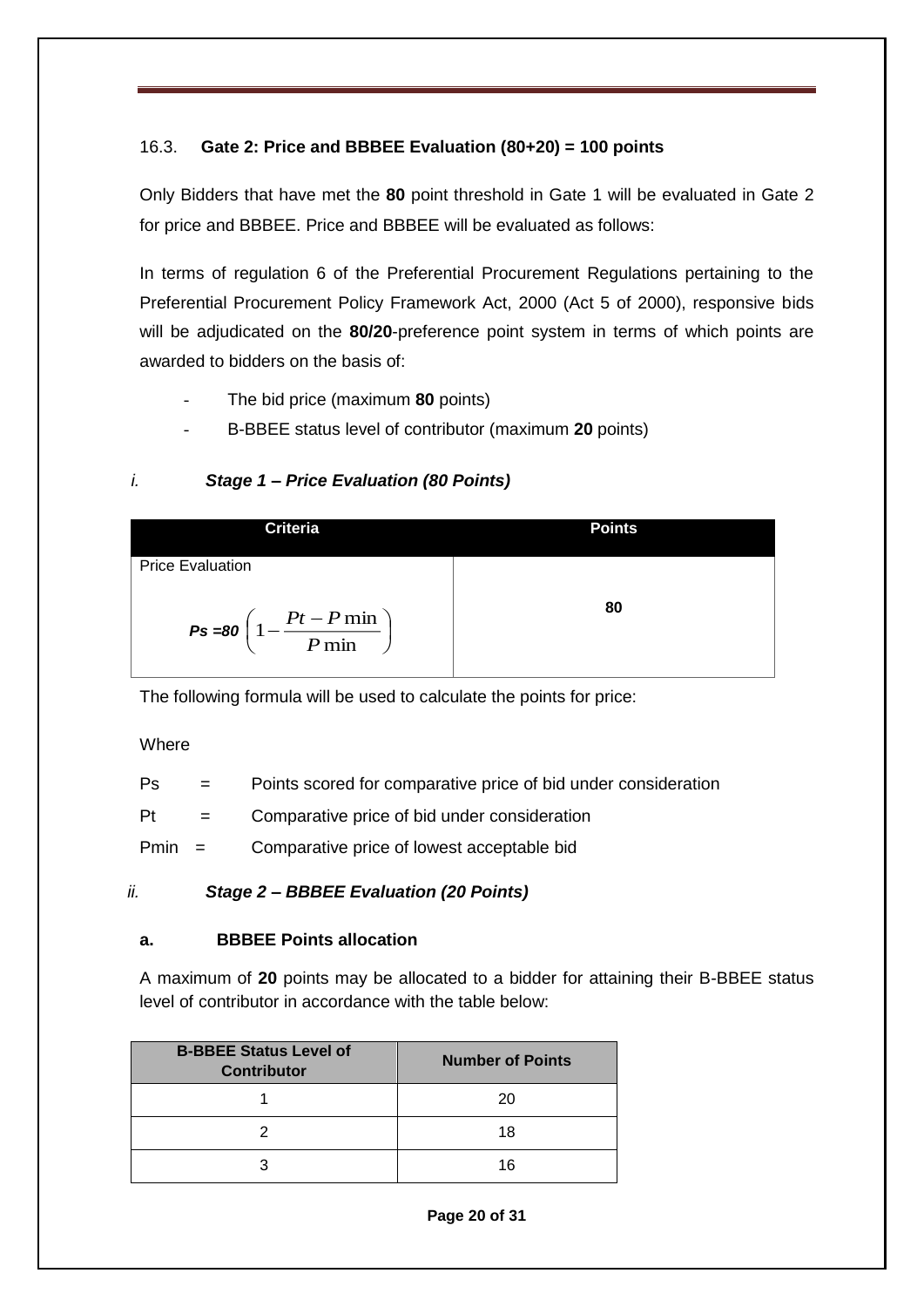|                           | 12 |
|---------------------------|----|
| 5                         | Я  |
| 6                         | ĥ  |
|                           |    |
| 8                         |    |
| Non-compliant contributor |    |

B-BBEE points may be allocated to bidders on submission of the following documentation or evidence:

- A duly completed Preference Point Claim Form: Standard Bidding Document (SBD 6.1); and
- B-BBEE Certificate

# **b. Joint Ventures, Consortiums and Trusts**

A trust, consortium or joint venture, will qualify for points for their B-BBEE status level as a legal entity, provided that the entity submits their B-BBEE status level certificate.

A trust, consortium or joint venture will qualify for points for their B-BBEE status level as an unincorporated entity, provided that the entity submits their consolidated B-BBEE scorecard as if they were a group structure and that such a consolidated B-BBEE scorecard is prepared for every separate bid.

Bidders must submit concrete proof of the existence of joint ventures and/or consortium arrangements. The **CHE** will accept signed agreements as acceptable proof of the existence of a joint venture and/or consortium arrangement.

The joint venture and/or consortium agreements must clearly set out the roles and responsibilities of the Lead Partner and the joint venture and/or consortium party. The agreement must also clearly identify the Lead Partner, who shall be given the power of attorney to bind the other party/parties in respect of matters pertaining to the joint venture and/or consortium arrangement.

# **c. Sub-contracting**

Bidders/ tenderers who want to claim Preference points will have to comply fully with regulations 11(8) and 11(9) of the PPPFA Act with regard to sub-contracting.

The following is an extract from the PPPFA Act: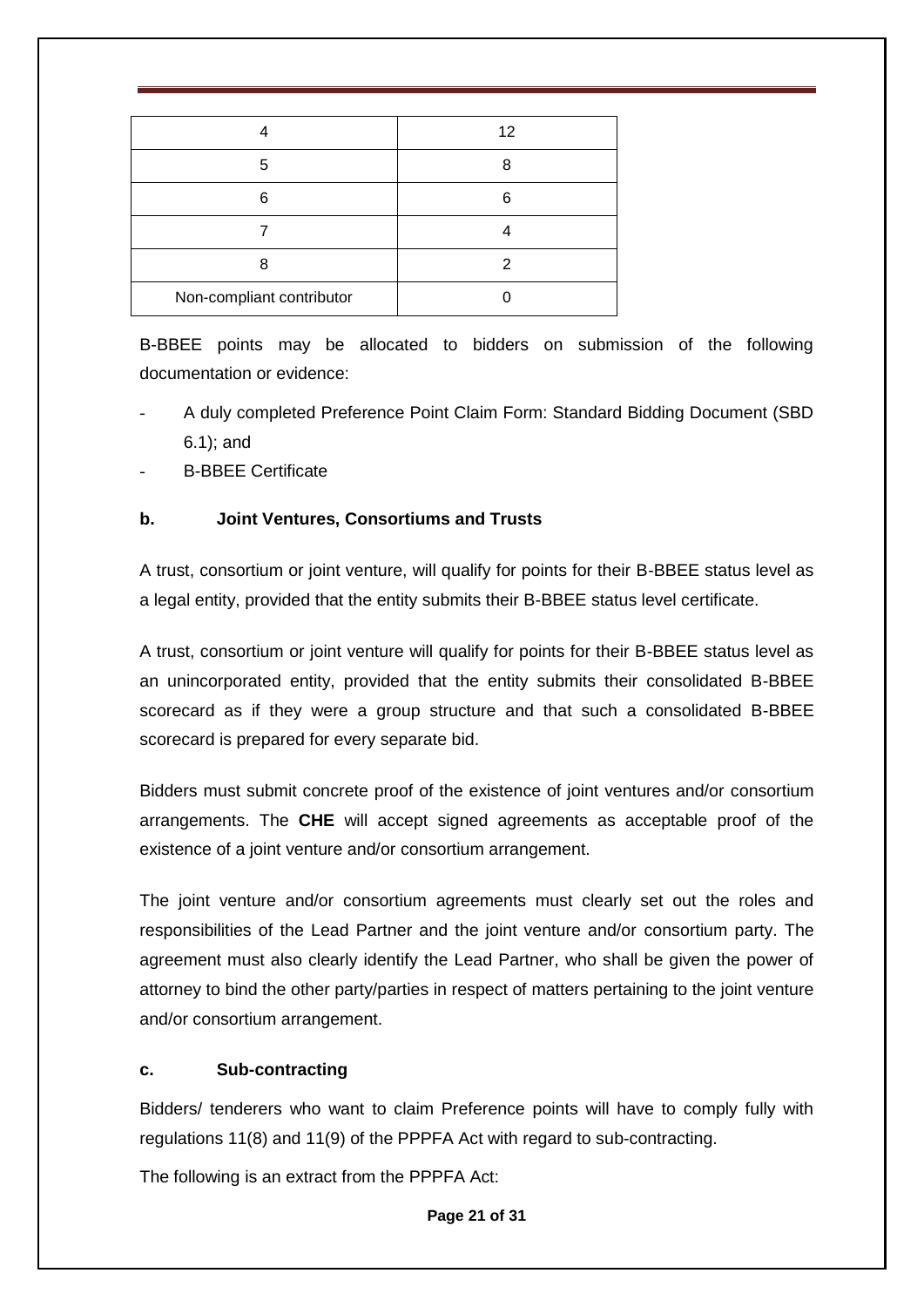- 11(8) "A person must not be awarded points for B-BBEE status level if it is indicated in the tender documents that such a tenderer intends sub- contracting more than 25% of the value of the contract to any other enterprise that does not qualify for at least the points that such a tenderer qualifies for, unless the intended sub-contractor is an EME that has the capability and ability to execute the sub-contract."
- 11(9) "A person awarded a contract may not sub-contract more than 25% of the value of the contract to any other enterprise that does not have an equal or higher B-BBEE status level than the person concerned, unless the contract is sub-contracted to an EME that has the capability and ability to execute the sub-contract."

# *iii. Stage 3 (80 + 20 = 100 points)*

The Price and BBBEE points will be consolidated.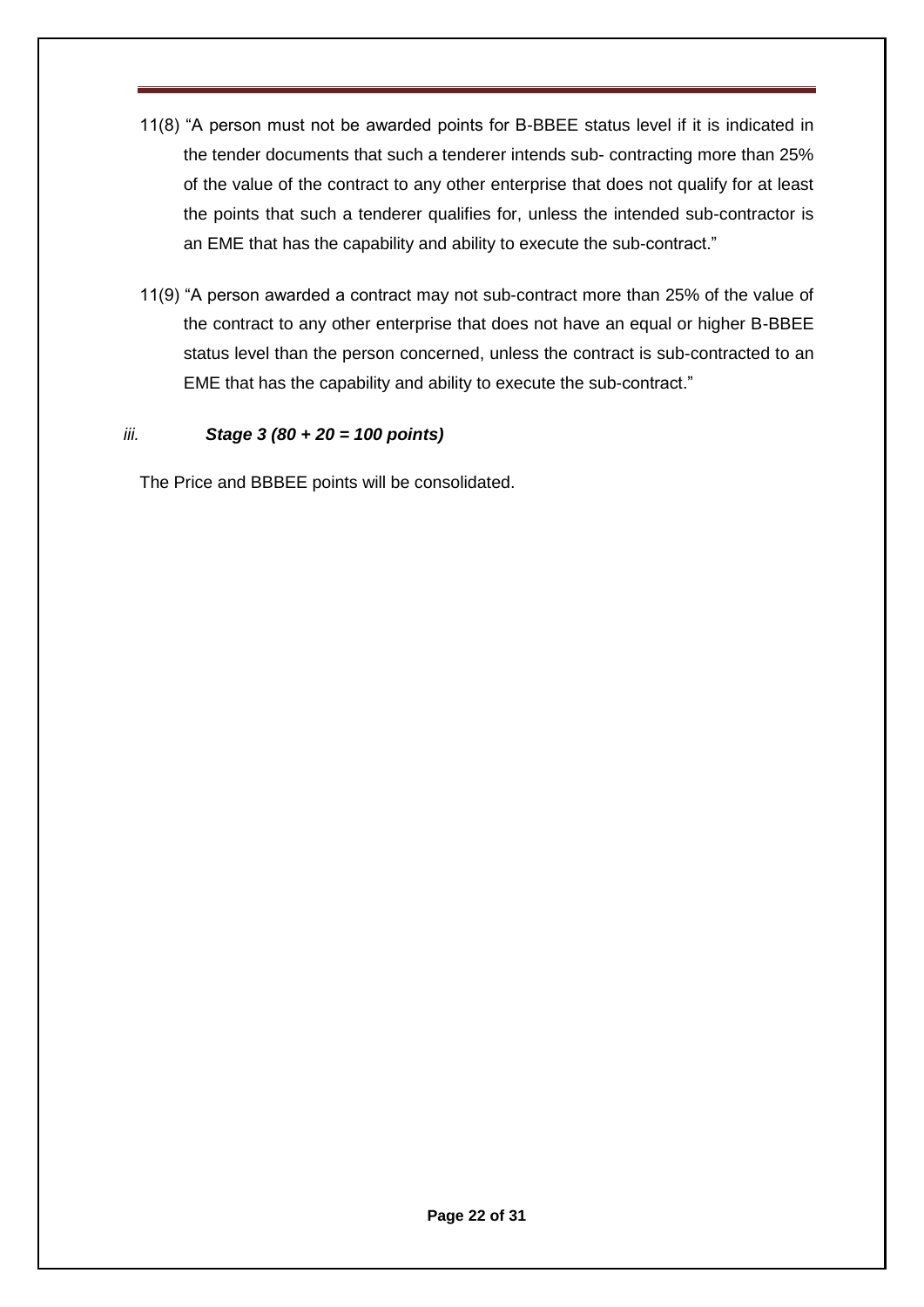# **17. PRICING PROPOSALS**

The CHE requires bidders to propose two pricing proposals being for the provision of Employee Wellness Programme Services to the Council on Higher Education (CHE). Pricing Proposal must be submitted in separate sealed filed (File 2). The file must clearly marked "Pricing Proposals" and in the file there must be a detail price breakdown per below categories:

# 17.1. **Pricing Proposal:**

| Activities as per the deliverable of the project |                            |                    |              |      |
|--------------------------------------------------|----------------------------|--------------------|--------------|------|
| <b>Name</b>                                      | <b>Position in</b><br>Team | <b>Hourly rate</b> | <b>Hours</b> | Cost |
| <b>Activity 1</b>                                |                            |                    |              |      |
|                                                  |                            |                    |              |      |
|                                                  |                            |                    |              |      |
|                                                  |                            |                    | 500hours     |      |
|                                                  |                            |                    |              |      |
|                                                  |                            |                    |              |      |
|                                                  |                            |                    |              |      |
| <b>Activity 2</b>                                |                            |                    |              |      |
|                                                  |                            |                    |              |      |
|                                                  |                            |                    |              |      |
|                                                  |                            |                    | 500hours     |      |
|                                                  |                            |                    |              |      |
|                                                  |                            |                    |              |      |
|                                                  |                            |                    |              |      |
| Activity 3                                       |                            |                    |              |      |
|                                                  |                            |                    |              |      |
|                                                  |                            |                    |              |      |
|                                                  |                            |                    |              |      |
|                                                  |                            |                    | 500hours     |      |
|                                                  |                            |                    |              |      |
|                                                  |                            |                    |              |      |
|                                                  |                            |                    |              |      |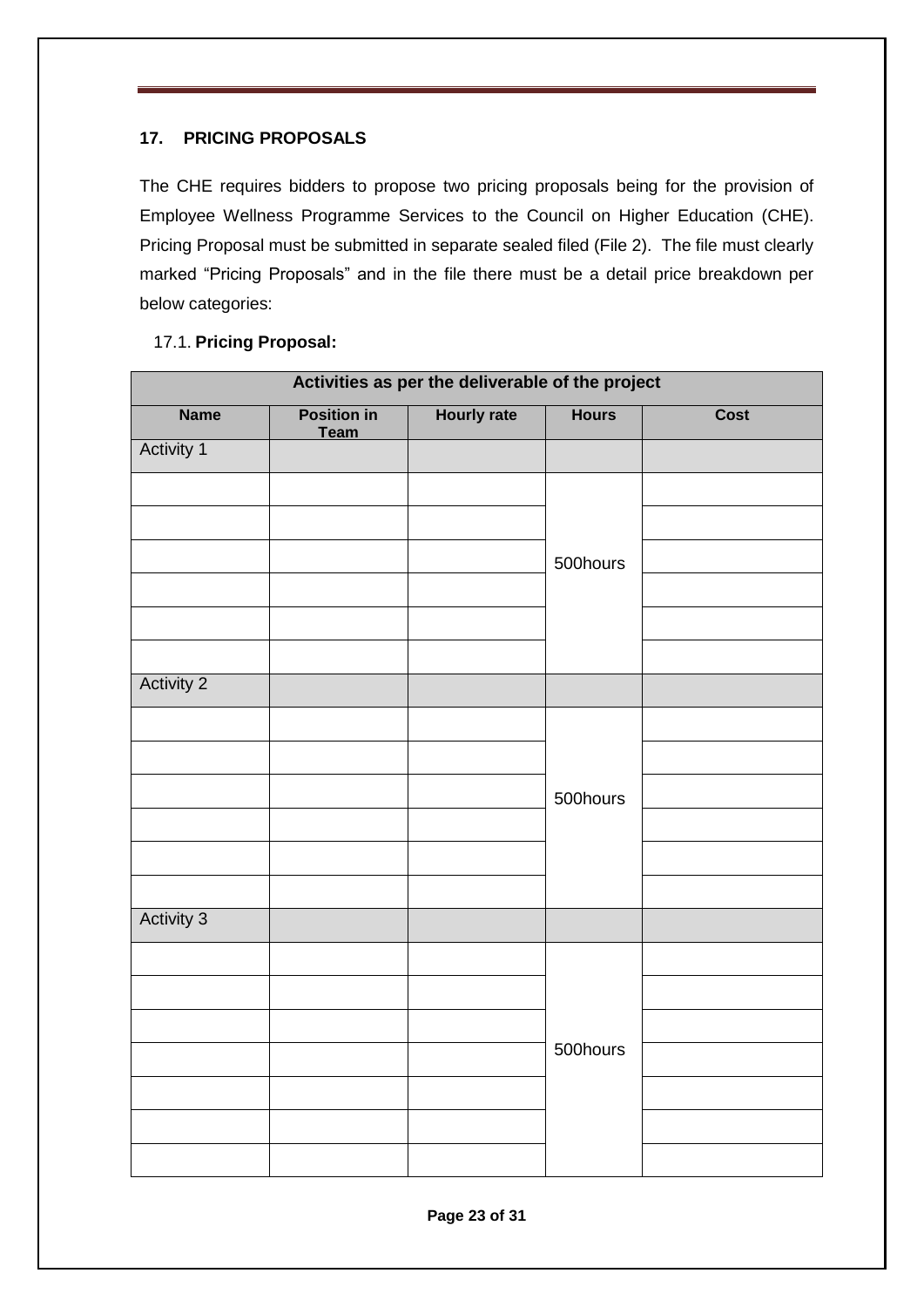| <b>Activity 4</b>                                  |                    |              |              |
|----------------------------------------------------|--------------------|--------------|--------------|
|                                                    |                    |              |              |
|                                                    |                    |              |              |
|                                                    |                    | 500hours     |              |
|                                                    |                    |              |              |
|                                                    |                    |              |              |
|                                                    |                    |              |              |
| Activity 5                                         |                    |              |              |
|                                                    |                    |              |              |
|                                                    |                    | 500hours     |              |
|                                                    |                    |              |              |
|                                                    |                    |              |              |
| <b>Activity 6</b>                                  |                    |              |              |
|                                                    |                    |              |              |
|                                                    |                    |              |              |
|                                                    |                    | 500hours     |              |
|                                                    |                    |              |              |
|                                                    |                    |              |              |
| <b>Total Cost (VAT Exclusive)</b>                  |                    |              |              |
| <b>VAT</b>                                         |                    |              |              |
| Total Cost: Year 1 (VAT inclusive)<br>$\mathsf{R}$ |                    |              | $\mathsf{R}$ |
| Total Cost: Year 2,<br>Escalation                  |                    |              |              |
| including escalation (VAT<br>inclusive)            | Percentage<br>$\%$ | $\mathsf{R}$ | R            |
| <b>Grand Total for 2 years (VAT inclusive)</b>     |                    |              | $\mathsf{R}$ |

Bidders are required to indicate rate per each level inclusive of all applicable taxes for the legal services.

Bidders are required to indicate if prices are fixed or not, If not firm for the full period, provide details of the basis on which adjustments will be applied for, for example consumer price index.

#### **NOTES REGARDING PRICING**

**Page 24 of 31** I. *The rates MUST be all inclusive. This means, all direct and indirect related cost must be included. Note that failure to propose the rates will render the entire bid as non-responsive and will result in the bidder scoring zero out of 80 points achievable on the price criteria.*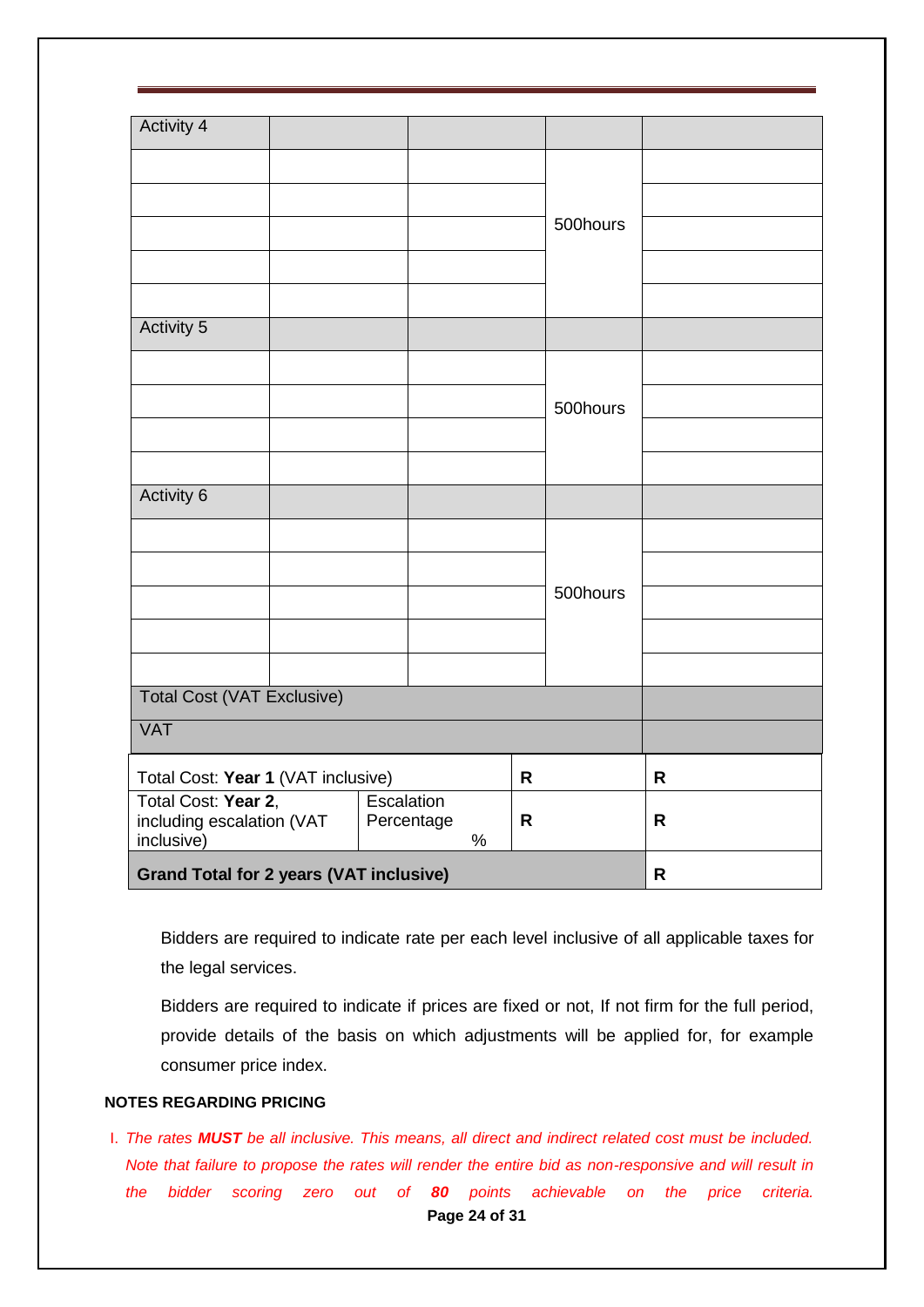# <span id="page-24-0"></span>**18. GENERAL CONDITIONS OF CONTRACT**

Any award made to a bidder(s) under this bid is conditional, amongst others, upon –

- a. The bidder(s) accepting the terms and conditions contained in the General Conditions of Contract as the minimum terms and conditions upon which CHE is prepared to enter into a contract with the successful Bidder(s).
- b. The bidder submitting the General Conditions of Contract to the CHE together with its bid, duly signed by an authorised representative of the bidder.

# <span id="page-24-1"></span>**19. CONTRACT PRICE ADJUSTMENT**

Contract price adjustments will be done annually on the anniversary of the contract start date. The price adjustment will be based on the Consumer Price Index Headline Inflation

| STATS SA P0141 (CPI), Table E | Table E - All Items |
|-------------------------------|---------------------|

#### <span id="page-24-2"></span>**20. SERVICE LEVEL AGREEMENT**

- 20.1. Upon award the CHE and the successful bidder will conclude a Service Level Agreement regulating the specific terms and conditions applicable to the services being procured by the CHE, more or less in the format of the draft Service Level Indicators included in this tender pack.
- 20.2. The CHE reserves the right to vary the proposed draft Service Level Indicators during the course of negotiations with a bidder by amending or adding thereto.
- 20.3. Bidder(s) are requested to:
	- a. Comment on draft Service Level Indicators and where necessary, make proposals to the indicators;
	- b. Explain each comment and/or amendment; and
	- c. Use an easily identifiable colour font or "track changes" for all changes and/or amendments to the Service Level Indicators for ease of reference.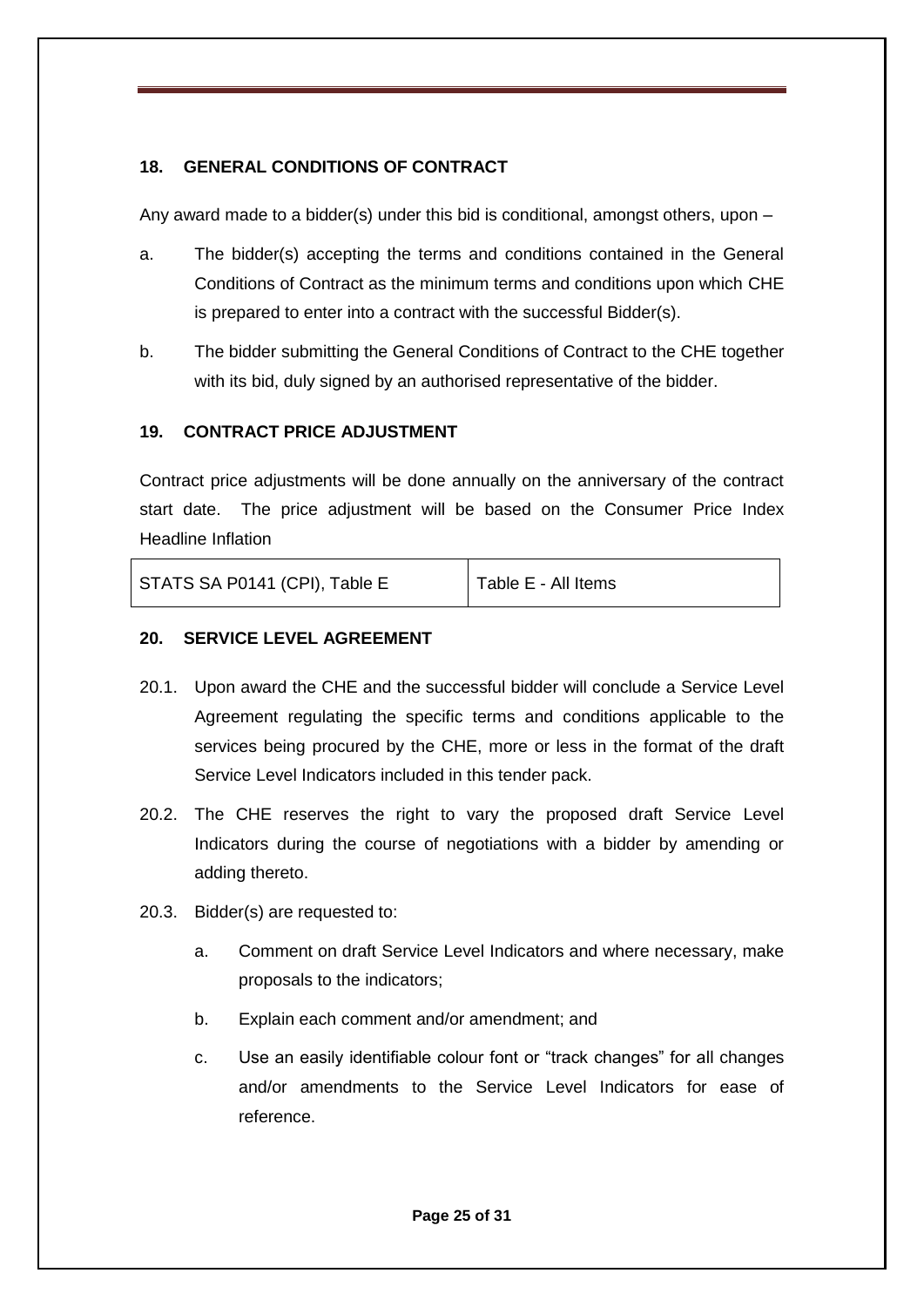20.4. The CHE reserves the right to accept or reject any or all amendments or additions proposed by a bidder if such amendments or additions are unacceptable to the CHE or pose a risk to the organisation.

#### <span id="page-25-0"></span>**21. SPECIAL CONDITIONS OF THIS BID**

The CHE reserves the right:

- 21.1. To award this tender to a bidder that did not score the highest total number of points, only in accordance with section 2(1)(f) of the PPPFA (Act 5 of 2000)
- 21.2. To negotiate with one or more preferred bidder(s) identified in the evaluation process, regarding any terms and conditions, including price without offering the same opportunity to any other bidder(s) who has not been awarded the status of the preferred bidder(s).
- 21.3. To accept part of a tender rather than the whole tender.
- 21.4. To carry out site inspections, product evaluations or explanatory meetings in order to verify the nature and quality of the services offered by the bidder(s), whether before or after adjudication of the Bid.
- 21.5. To correct any mistakes at any stage of the tender that may have been in the Bid documents or occurred at any stage of the tender process.
- 21.6. To cancel and/or terminate the tender process at any stage, including after the Closing Date and/or after presentations have been made, and/or after tenders have been evaluated and/or after the preferred bidder(s) have been notified of their status as such.
- 21.7. Award to multiple bidders based either on size or geographic considerations.

#### <span id="page-25-1"></span>**22. The CHE REQUIRES BIDDER(S) TO DECLARE**

In the Bidder's Technical response, bidder(s) are required to declare the following:

- 22.1. Confirm that the bidder(s) is to:  $$ 
	- a. Act honestly, fairly, and with due skill, care and diligence, in the interests of the CHE;
	- b. Have and employ effectively the resources, procedures and appropriate technological systems for the proper performance of the services;

#### **Page 26 of 31**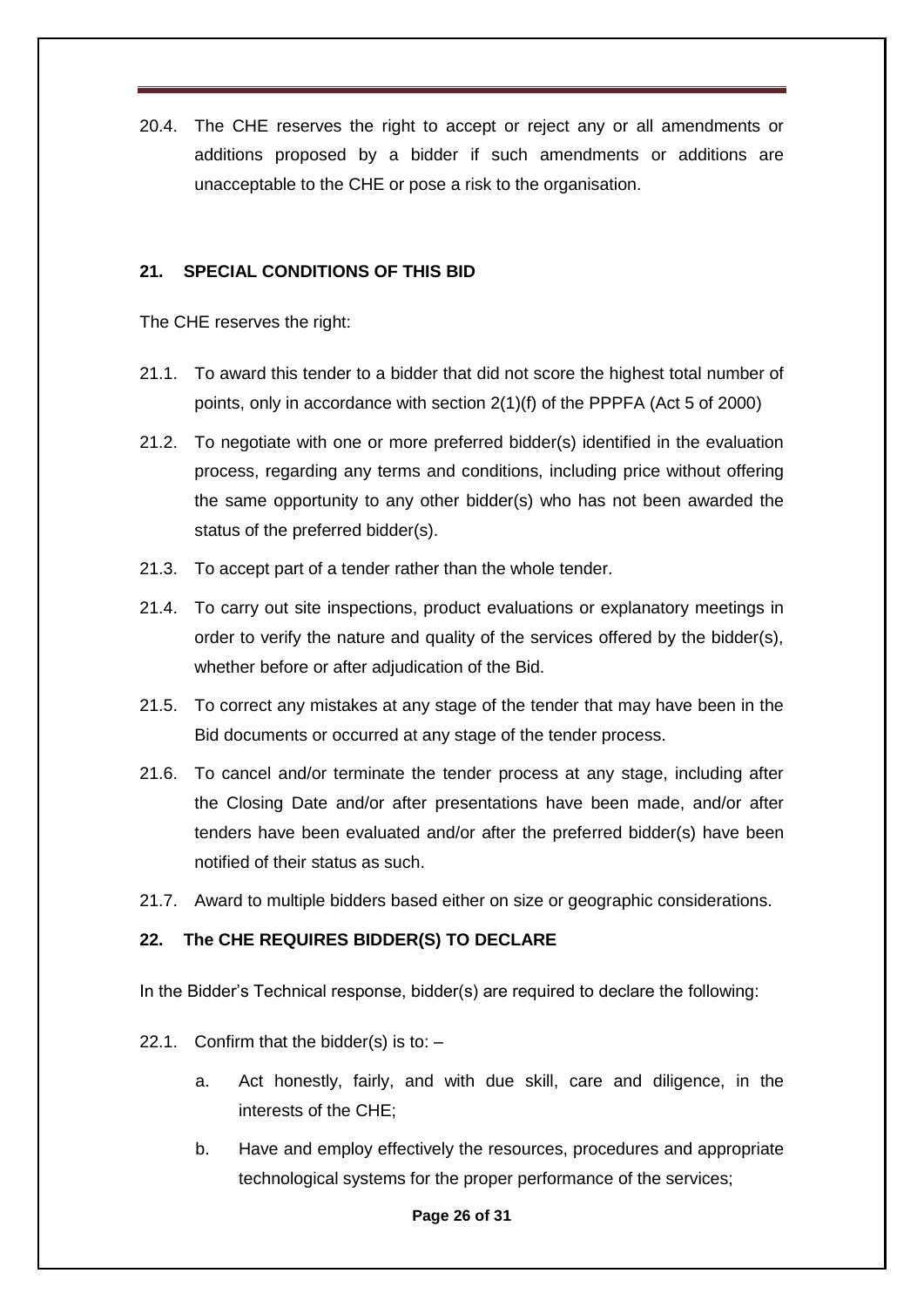- c. Act with circumspection and treat the CHE fairly in a situation of conflicting interests;
- d. Comply with all applicable statutory or common law requirements applicable to the conduct of business;
- e. Make adequate disclosures of relevant material information including disclosures of actual or potential own interests, in relation to dealings with the CHE;
- f. Avoidance of fraudulent and misleading advertising, canvassing and marketing;
- g. To conduct their business activities with transparency and consistently uphold the interests and needs of the CHE as a client before any other consideration; and
- h. To ensure that any information acquired by the bidder(s) from the CHE will not be used or disclosed unless the written consent of the client has been obtained to do so.

# <span id="page-26-0"></span>**23. CONFLICT OF INTEREST, CORRUPTION AND FRAUD**

- 23.1. The CHE reserves its right to disqualify any bidder who either itself or any of whose members (save for such members who hold a minority interest in the bidder through shares listed on any recognised stock exchange), indirect members (being any person or entity who indirectly holds at least a 15% interest in the bidder other than in the context of shares listed on a recognised stock exchange), directors or members of senior management, whether in respect of CHE or any other government organ or entity and whether from the Republic of South Africa or otherwise ("Government Entity")
	- a. engages in any collusive tendering, anti-competitive conduct, or any other similar conduct, including but not limited to any collusion with any other bidder in respect of the subject matter of this bid;
	- b. seeks any assistance, other than assistance officially provided by a CHE, from any employee, advisor or other representative of the CHE in order to obtain any unlawful advantage in relation to procurement or services provided or to be provided to CHE;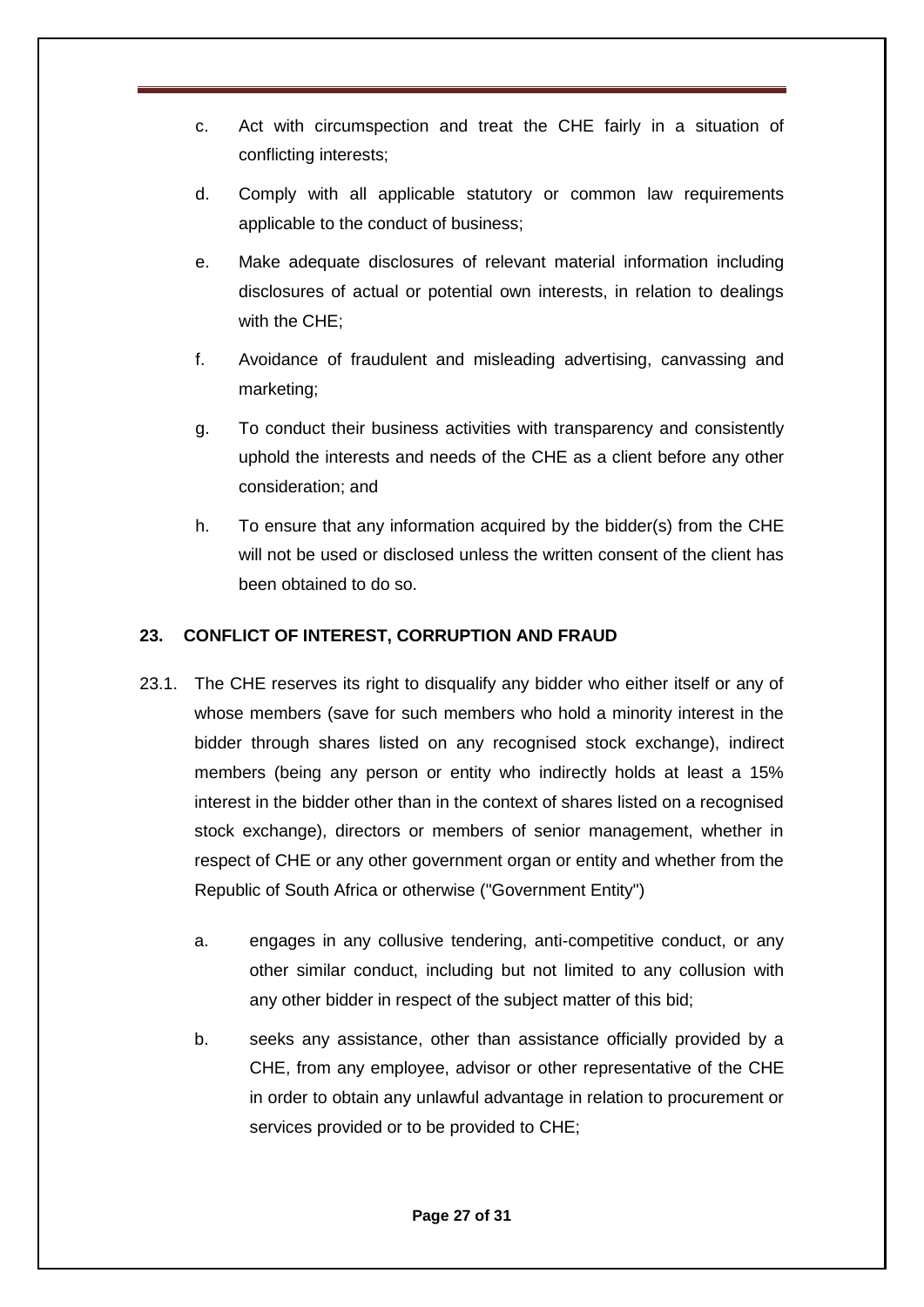- c. makes or offers any gift, gratuity, anything of value or other inducement, whether lawful or unlawful, to any of the CHE's officers, directors, employees, advisors or other representatives;
- d. makes or offers any gift, gratuity, anything of any value or other inducement, to any CHE officers, directors, employees, advisors or other representatives in order to obtain any unlawful advantage in relation to procurement or services provided or to be provided to CHE;
- e. accepts anything of value or an inducement that would or may provide financial gain, advantage or benefit in relation to procurement or services provided or to be provided to CHE;
- f. pays or agrees to pay to any person any fee, commission, percentage, brokerage fee, gift or any other consideration, that is contingent upon or results from, the award of any tender, contract, right or entitlement which is in any way related to procurement or the rendering of any services to CHE;
- g. has in the past engaged in any matter referred to above; or
- h. has been found guilty in a court of law on charges of fraud and/or forgery, regardless of whether or not a prison term was imposed and despite such bidder, member or director's name not specifically appearing on the List of Tender Defaulters kept at National Treasury.

# <span id="page-27-0"></span>**24. MISREPRESENTATION DURING THE LIFECYCLE OF THE CONTRACT**

- 24.1. The bidder should note that the terms of its Tender will be incorporated in the proposed contract by reference and that the CHE relies upon the bidder's Tender as a material representation in making an award to a successful bidder and in concluding an agreement with the bidder.
- 24.2. It follows therefore that misrepresentations in a Tender may give rise to service termination and a claim by the CHE against the bidder notwithstanding the conclusion of the Service Level Agreement between the CHE and the bidder for the provision of the Service in question. In the event of a conflict between the bidder's proposal and the Service Level Agreement concluded between the parties, the Service Level Agreement will prevail.

# <span id="page-27-1"></span>**25. PREPARATION COSTS**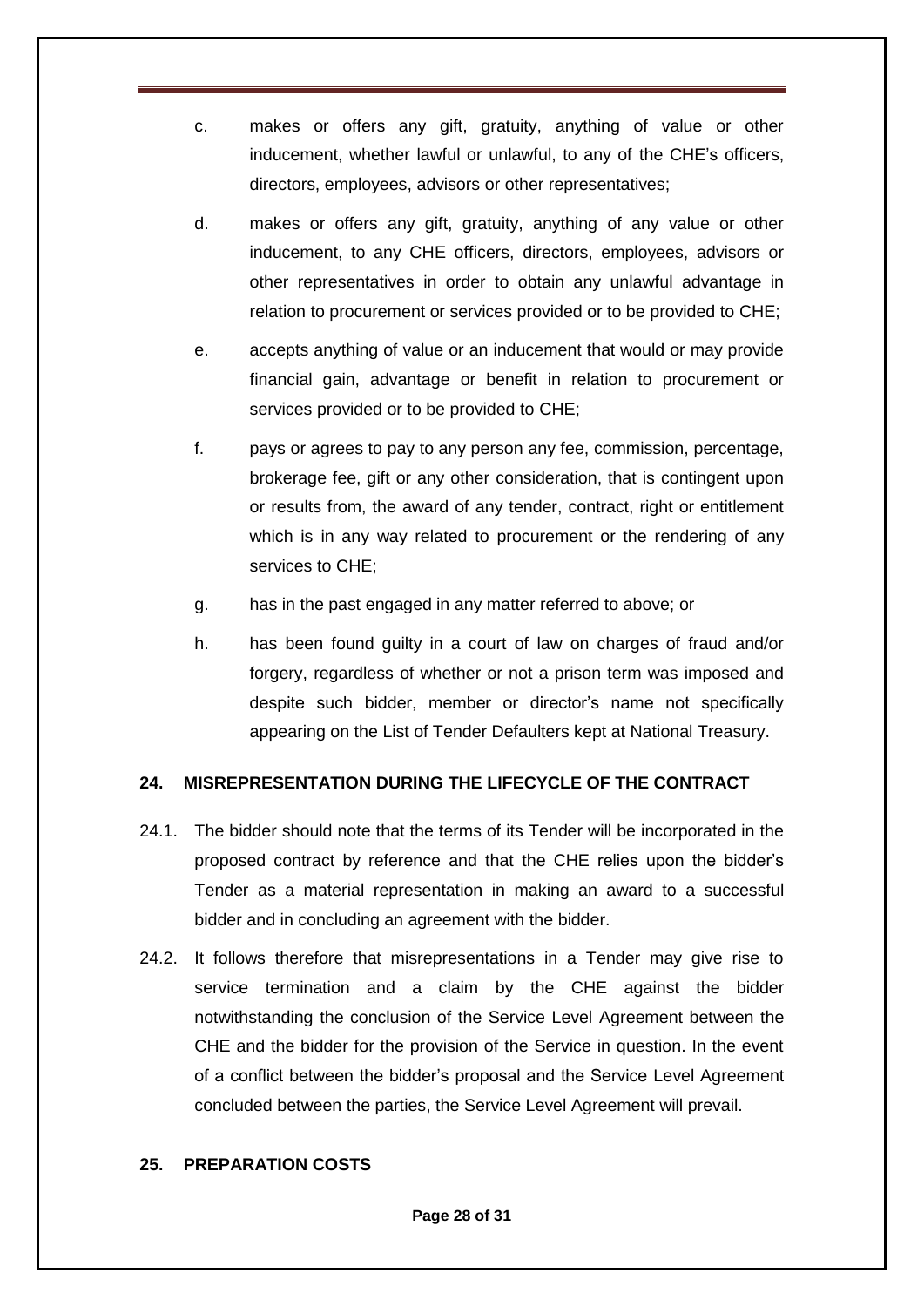The Bidder will bear all its costs in preparing, submitting and presenting any response or Tender to this bid and all other costs incurred by it throughout the bid process. Furthermore, no statement in this bid will be construed as placing the CHE, its employees or agents under any obligation whatsoever, including in respect of costs, expenses or losses incurred by the bidder(s) in the preparation of their response to this bid.

#### <span id="page-28-0"></span>**26. INDEMNITY**

If a bidder breaches the conditions of this bid and, as a result of that breach, the CHE incurs costs or damages (including, without limitation, the cost of any investigations, procedural impairment, repetition of all or part of the bid process and/or enforcement of intellectual property rights or confidentiality obligations), then the bidder indemnifies and holds the CHE harmless from any and all such costs which the CHE may incur and for any damages or losses the CHE may suffer.

#### <span id="page-28-1"></span>**27. PRECEDENCE**

This document will prevail over any information provided during any briefing session whether oral or written, unless such written information provided, expressly amends this document by reference.

#### <span id="page-28-2"></span>**28. LIMITATION OF LIABILITY**

A bidder participates in this bid process entirely at its own risk and cost. The CHE shall not be liable to compensate a bidder on any grounds whatsoever for any costs incurred or any damages suffered as a result of the Bidder's participation in this Bid process.

#### <span id="page-28-3"></span>**29. TAX COMPLIANCE**

No tender shall be awarded to a bidder who is not tax compliant. The CHE reserves the right to withdraw an award made, or cancel a contract concluded with a successful bidder in the event that it is established that such bidder was in fact not tax compliant at the time of the award, or has submitted a fraudulent Tax Clearance Certificate to The CHE, or whose verification against the Central Supplier Database (CSD) proves non-compliant. The CHE further reserves the right to cancel a contract with a successful bidder in the event that such bidder does not remain tax compliant for the full term of the contract.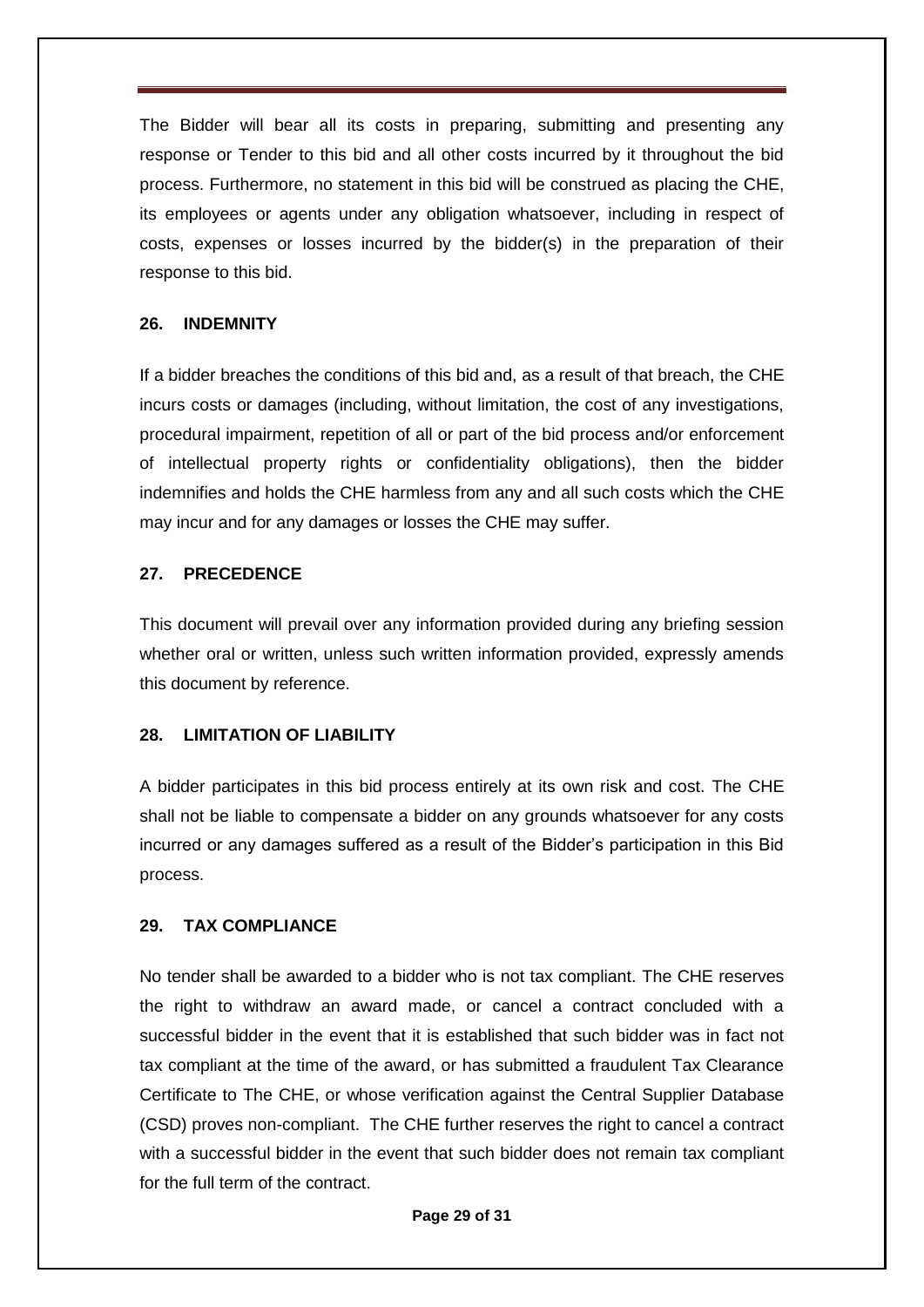#### <span id="page-29-0"></span>**30. TENDER DEFAULTERS AND RESTRICTED SUPPLIERS**

No tender shall be awarded to a bidder whose name (or any of its members, directors, partners or trustees) appear on the Register of Tender Defaulters kept by National Treasury, or who have been placed on National Treasury's List of Restricted Suppliers. The CHE reserves the right to withdraw an award, or cancel a contract concluded with a Bidder should it be established, at any time, that a bidder has been blacklisted with National Treasury by another government institution.

#### <span id="page-29-1"></span>**31. GOVERNING LAW**

South African law governs this bid and the bid response process. The bidder agrees to submit to the exclusive jurisdiction of the South African courts in any dispute of any kind that may arise out of or in connection with the subject matter of this bid, the bid itself and all processes associated with the bid.

# <span id="page-29-2"></span>**32. RESPONSIBILITY FOR SUB-CONTRACTORS AND BIDDER'S PERSONNEL**

A bidder is responsible for ensuring that its personnel (including agents, officers, directors, employees, advisors and other representatives), its sub-contractors (if any) and personnel of its sub-contractors comply with all terms and conditions of this bid. In the event that The CHE allows a bidder to make use of sub-contractors, such subcontractors will at all times remain the responsibility of the bidder and the CHE will not under any circumstances be liable for any losses or damages incurred by or caused by such sub-contractors.

#### <span id="page-29-3"></span>**33. CONFIDENTIALITY**

Except as may be required by operation of law, by a court or by a regulatory authority having appropriate jurisdiction, no information contained in or relating to this bid or a bidder's tender(s) will be disclosed by any bidder or other person not officially involved with the CHE's examination and evaluation of a Tender.

No part of the bid may be distributed, reproduced, stored or transmitted, in any form or by any means, electronic, photocopying, recording or otherwise, in whole or in part except for the purpose of preparing a Tender. This bid and any other documents supplied by the CHE remain proprietary to the CHE and must be promptly returned to the CHE upon request together with all copies, electronic versions, excerpts or summaries thereof or work derived there from.

**Page 30 of 31**